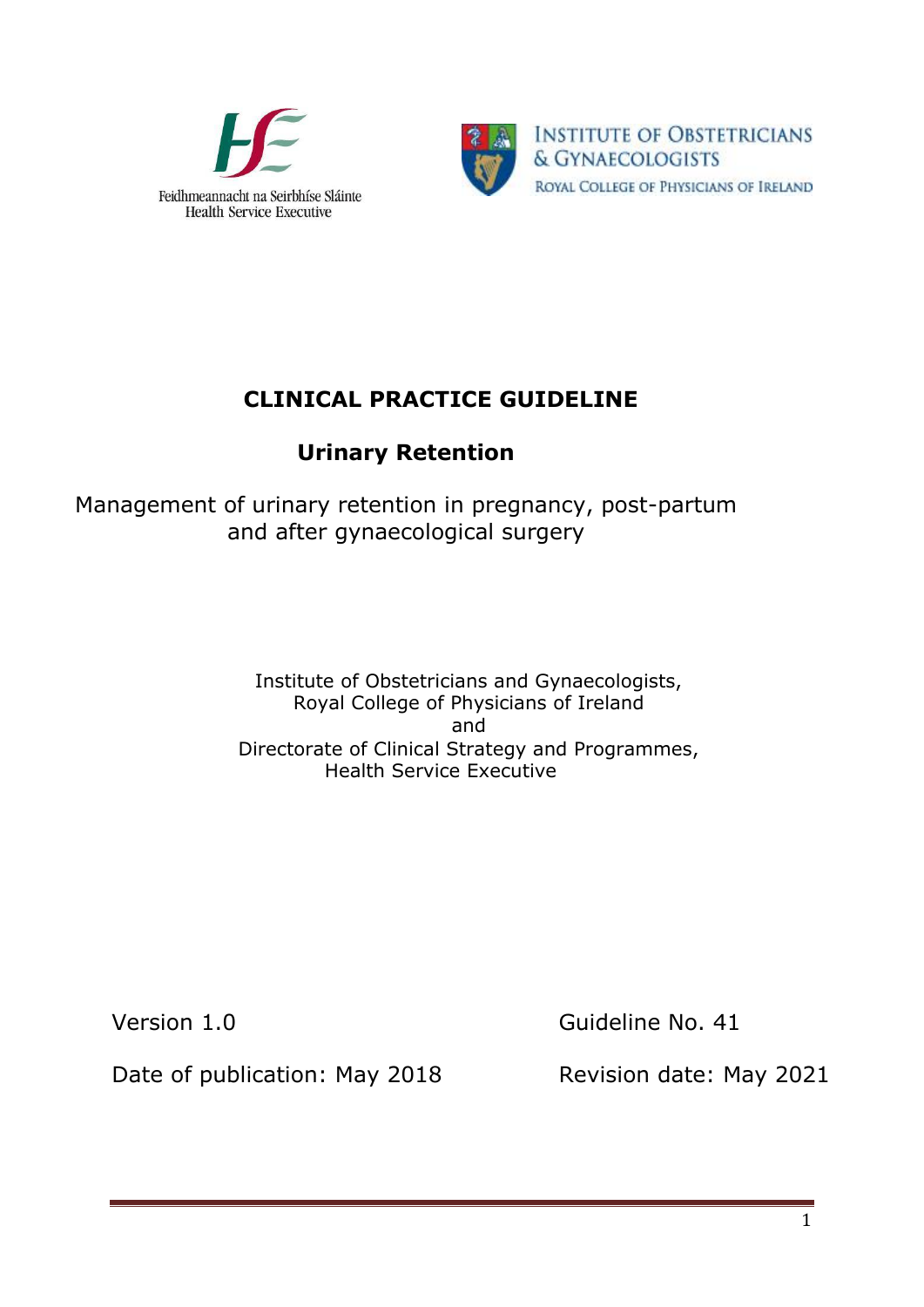#### **Contents**

| 2.               |  |
|------------------|--|
| 3.               |  |
| $\overline{4}$ . |  |
| 5 <sub>1</sub>   |  |
| 6.               |  |
| $\overline{Z}$ . |  |
| 8.               |  |
| 9 <sub>1</sub>   |  |
|                  |  |

## 1. Revision History

| Version No. Date | <b>Modified By</b> | <b>Description</b> |
|------------------|--------------------|--------------------|
|                  |                    |                    |
|                  |                    |                    |
|                  |                    |                    |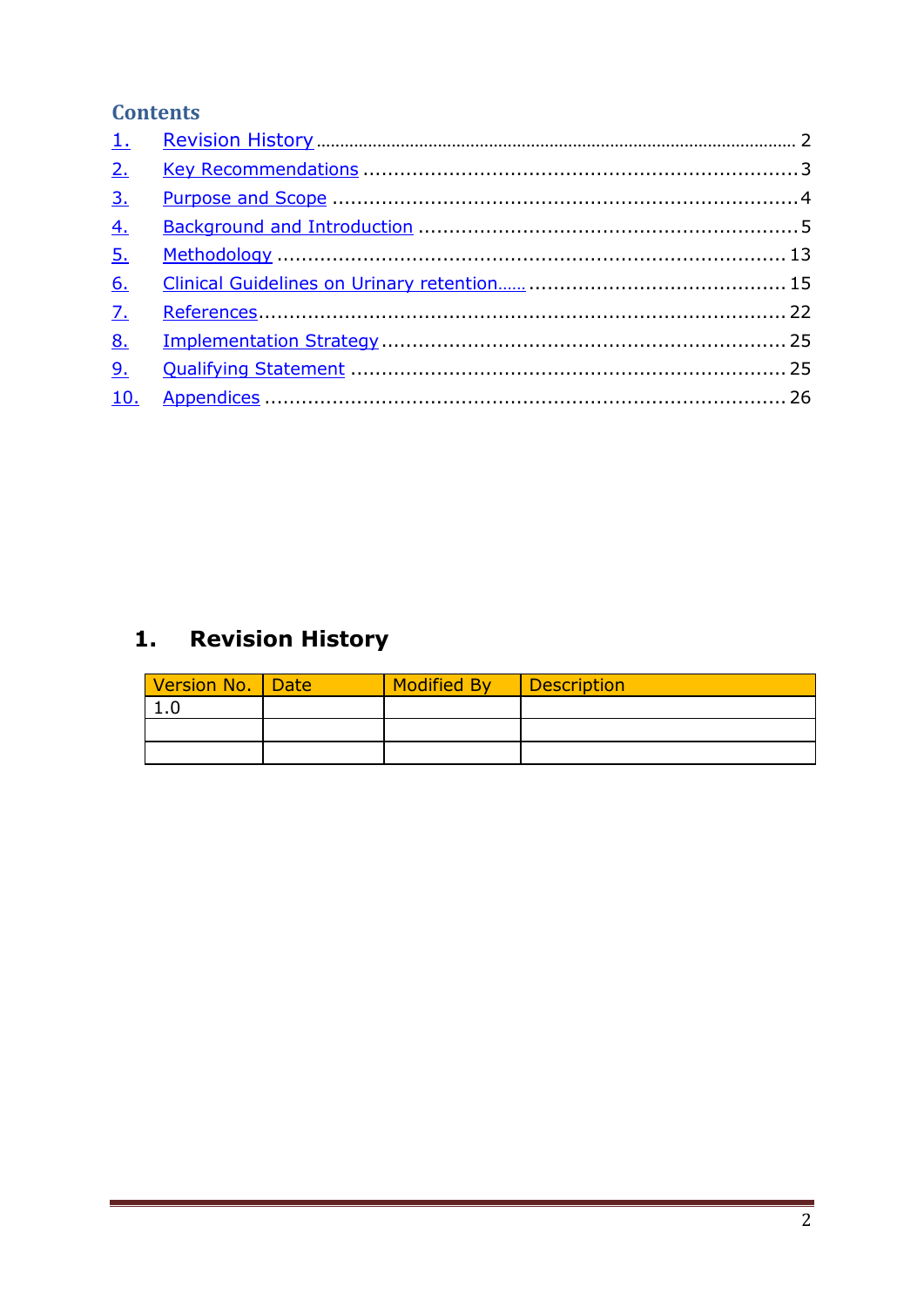#### **2.Key Recommendations**

**1.**Midwives, nurses and medical staff should be aware of

- The risk factors associated with overt and covert urinary retention.
- Women with pre-existing voiding difficulties.

**2.**All women should be closely monitored and encouraged to void within four to six hours post-delivery or removal of the urinary catheter as early identification is the key to management of urinary retention.

**3.**The timing of the **first two voids** post-delivery or removal of the catheter should be recorded. It is recommended that the first two volumes of urine passed are measured.

**4**. Symptoms of voiding dysfunction should be treated with conservative measures, which includes advice on how to manage difficulty emptying the bladder (See appendix 1).

**5.**Ensure adequate pain relief is given and check the perineum in obstetric patients for trauma.

**6**. Post-operative or post-delivery women should **not** be left more than **six hours** without voiding and, if unable to void spontaneously, urinary retention should be suspected and the abdomen palpated for a distended bladder.

**7.**Confirmation of retention should be made by a bladder scan or by catheterization and the residual urine volume measured.

**8.**All staff performing bladder ultrasound assessments should do so only after completing competency-based training.

**9.**Measurement of residual urine should be made with a size 12 - 14 single use urinary catheter, ideally within five minutes of bladder emptying to accurately measure the post void residual. If there is a time delay of more than 15 minutes it will not be an accurate post void residual.

**10**.Once the catheter is in situ, allow the bladder to drain for up to 10 minutes or until the urine stops flowing. Use gravity to assist drainage by keeping the catheter below the level of the bladder and without kinks in the tube.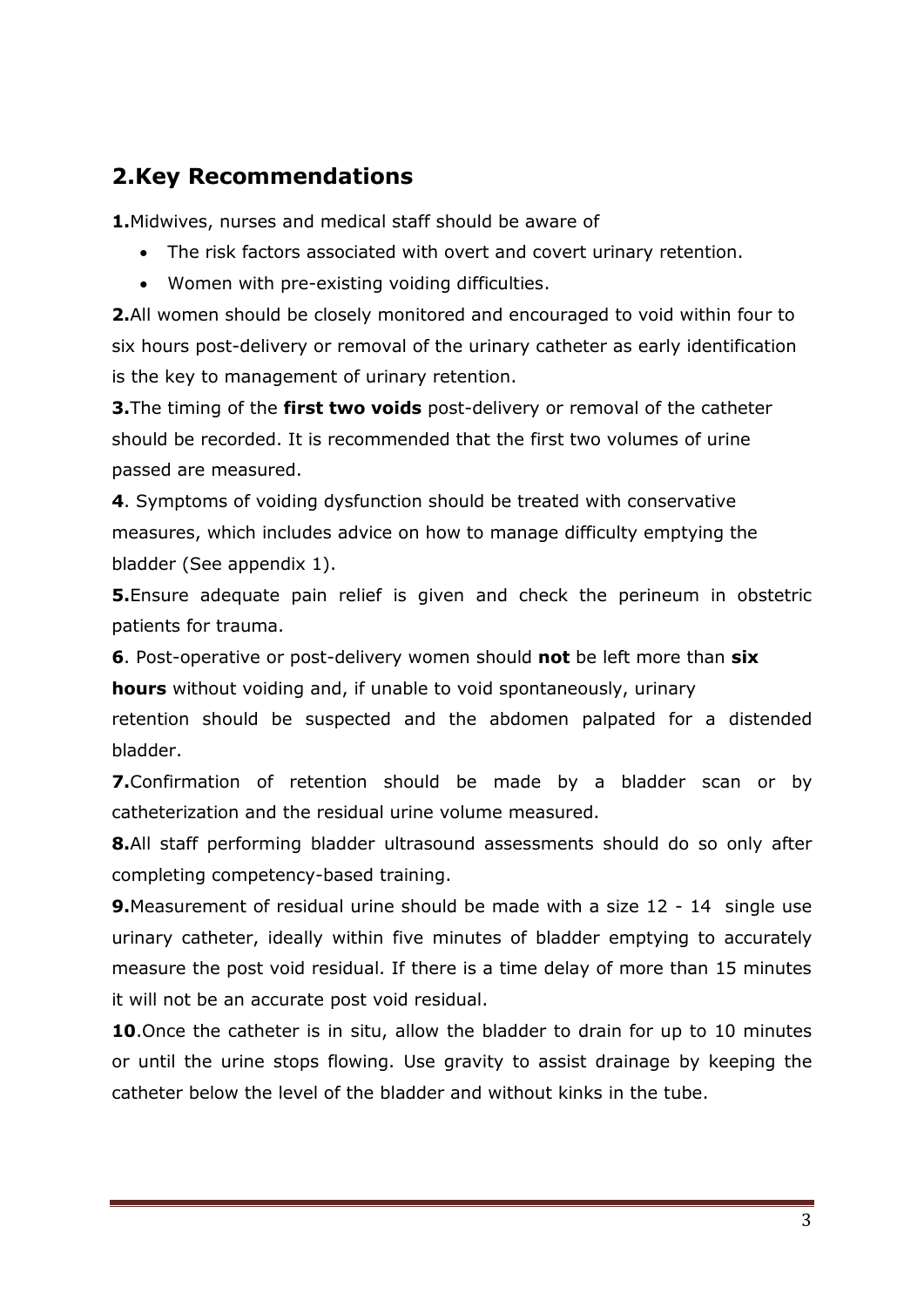**11.**The catheter should be removed once the woman is mobile and preferably during the morning hours after 6 am to facilitate the measurement of first two voids.

**12.**On insertion of an in-dwelling catheter, a specimen of urine should be obtained and screened for Microbiology.

**13.**Fluid intake and output charts must be completed for women with

urinary retention, and each woman should be encouraged to drink for thirst up to two litres (2.7 litres if breastfeeding) of fluid in a 24 hour period (Panel & Nda 2010)

**14.**Women who have ongoing voiding difficulties should be educated in the use of self-intermittent catheterisation (SIC).

**15.**Women diagnosed with urinary retention must be referred promptly to the physiotherapist/bladder care nurse/midwife for advice and support.

16.All women diagnosed with urinary retention who require SIC must

receive a outpatient follow-up appointment with the obstetrician within two weeks. Women with ongoing voiding dysfunction should be referred

to a Urogynaecologist or Urologist and bladder care support nurse if required.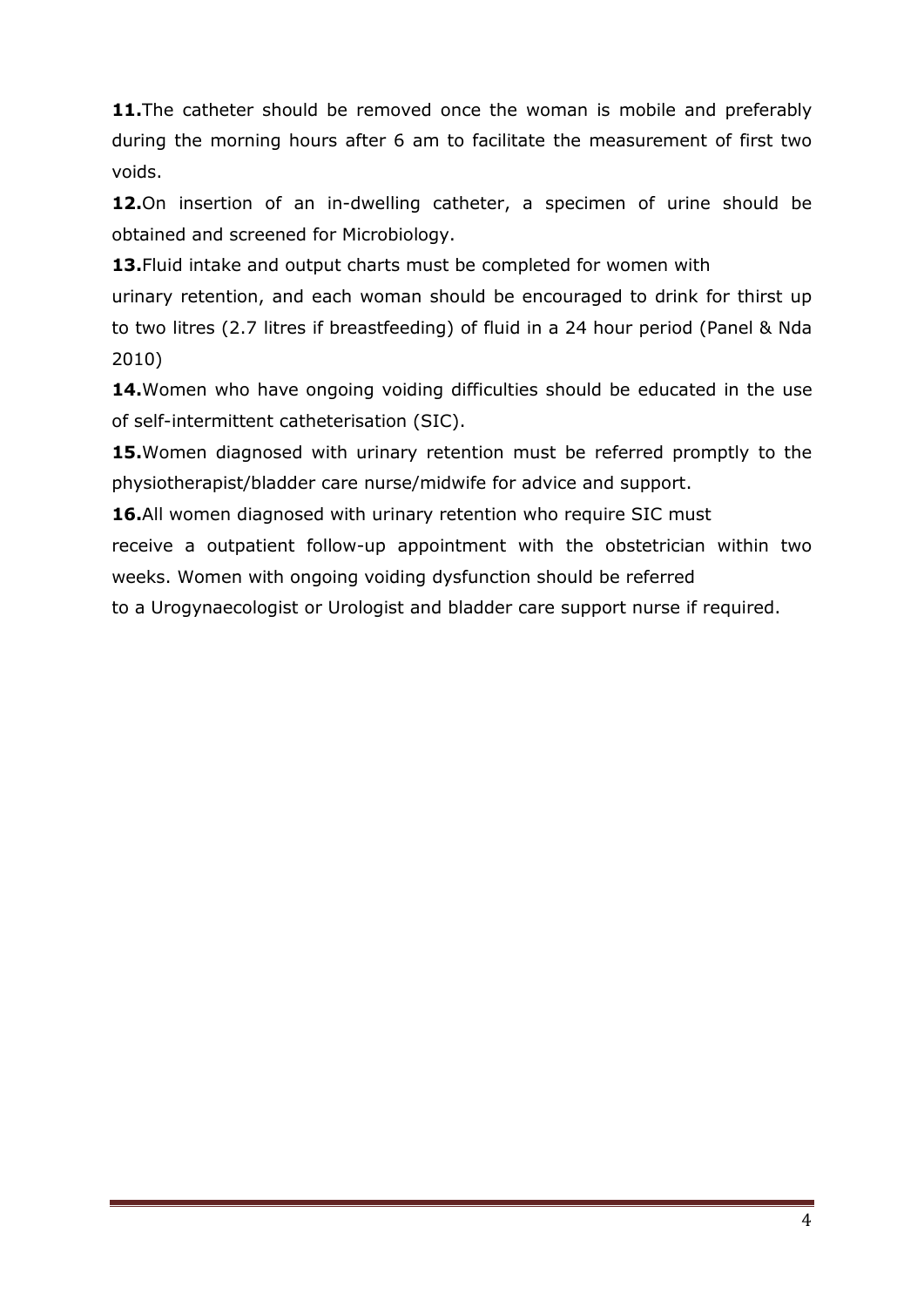## **3.Purpose and Scope**

To provide the multidisciplinary team with consistent guidance and advice on managing voiding dysfunction in women during pregnancy, labour and the immediate postnatal period, and following gynaecological surgery.

To provide evidence-based information on managing urinary retention in order to ensure a rapid return to normal bladder function and reduce the risk of longterm complications for women.

These guidelines are intended for healthcare professionals, particularly those in training, who are working in HSE-funded obstetric and gynaecological services. It is designed to guide clinical judgement, but not replace it. In individual cases, a healthcare professional may, after careful consideration, decide not to follow a guideline if it is deemed to be in the best interests of the woman.

### **4.Background and Introduction**

### **Definition**

Urinary retention (UR) is the inability to empty the bladder normally. Overt UR (acute) occurs when there is a sudden inability to spontaneously void (S.K. Yip et al. 2004).

Covert UR occurs when a woman passes small amounts of urine and has an elevated post-void residual urine volume greater than 150ml with no symptoms of UR (Carley et al. 2002).

Postpartum voiding dysfunction is defined as failure to pass urine spontaneously within six hours of vaginal delivery or catheter removal (RCOG 2011; S.K.Yip et al. 2004) If postpartum voiding dysfunction is not diagnosed promptly, it can lead to bladder over-distension and under activity, and prolonged voiding dysfunction, with sequelae such as incontinence (Groutz et al. 2011) and recurrent urinary tract infections (UTIs) (Rizvi et al. 2005). Postpartum incontinence (involuntary leakage of urine) has been linked with depressive symptoms and an adverse impact on the woman's psychological wellbeing (Fritel et al. 2016).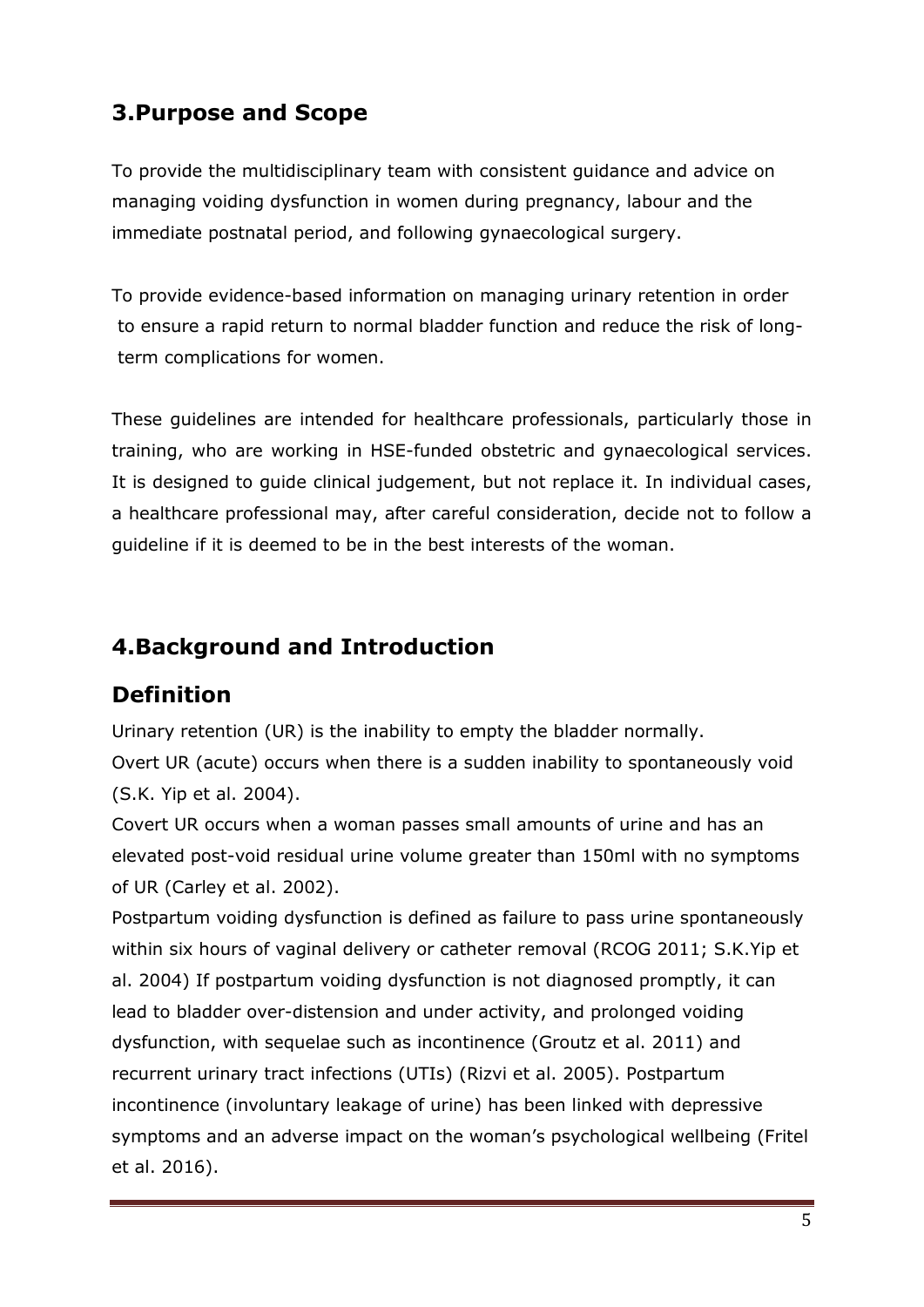Persistent postpartum UR is defined as the inability to void spontaneously by the third day postpartum despite the use of intermittent catheterisation (Groutz et al. 2011).

Bladder symptoms that should raise clinical suspicion of voiding dysfunction include urinary frequency, voiding small amounts, slow or intermittent stream, bladder pain or discomfort, straining to void, reduced sensation to void, incomplete emptying of the bladder and urinary incontinence (Lim 2010).

UR postpartum can be silent, and some women may be unaware of the large volume of urine in the bladder or that they are unable to void to completion. This may occur because of reduced bladder sensation and contractility due to injury or trauma to the nerves supplying the bladder (Ismail & Emery 2008).

## **Aetiology**

UR can occur at any stage of pregnancy, or in the early postpartum period. The pathophysiology of postpartum UR remains poorly understood but the causes are likely to be multifactorial and include physiological, neurological and mechanical factors.

## **Post Gynaecological surgery**

Postoperative urinary retention is a frequent consequence of gynaecological surgery, especially with surgical correction of urinary incontinence and pelvic organ prolapse. Post surgical changes leading to UR are oedema, inflammation damage to peripheral nerves, over correction of the urethral angle, post operative pain and neuraxial anaesthesia (Geller 2014). Constipation can also be a risk factor.

### **Pregnancy**

The elasticity of the lower urinary tract is increased during pregnancy, partly because of the hormonal-induced reduction in smooth muscle tone. Bladder capacity increases during pregnancy, beginning in the third month due to the reduction in detrusor (bladder) muscle tone (Glavind et al. 2003).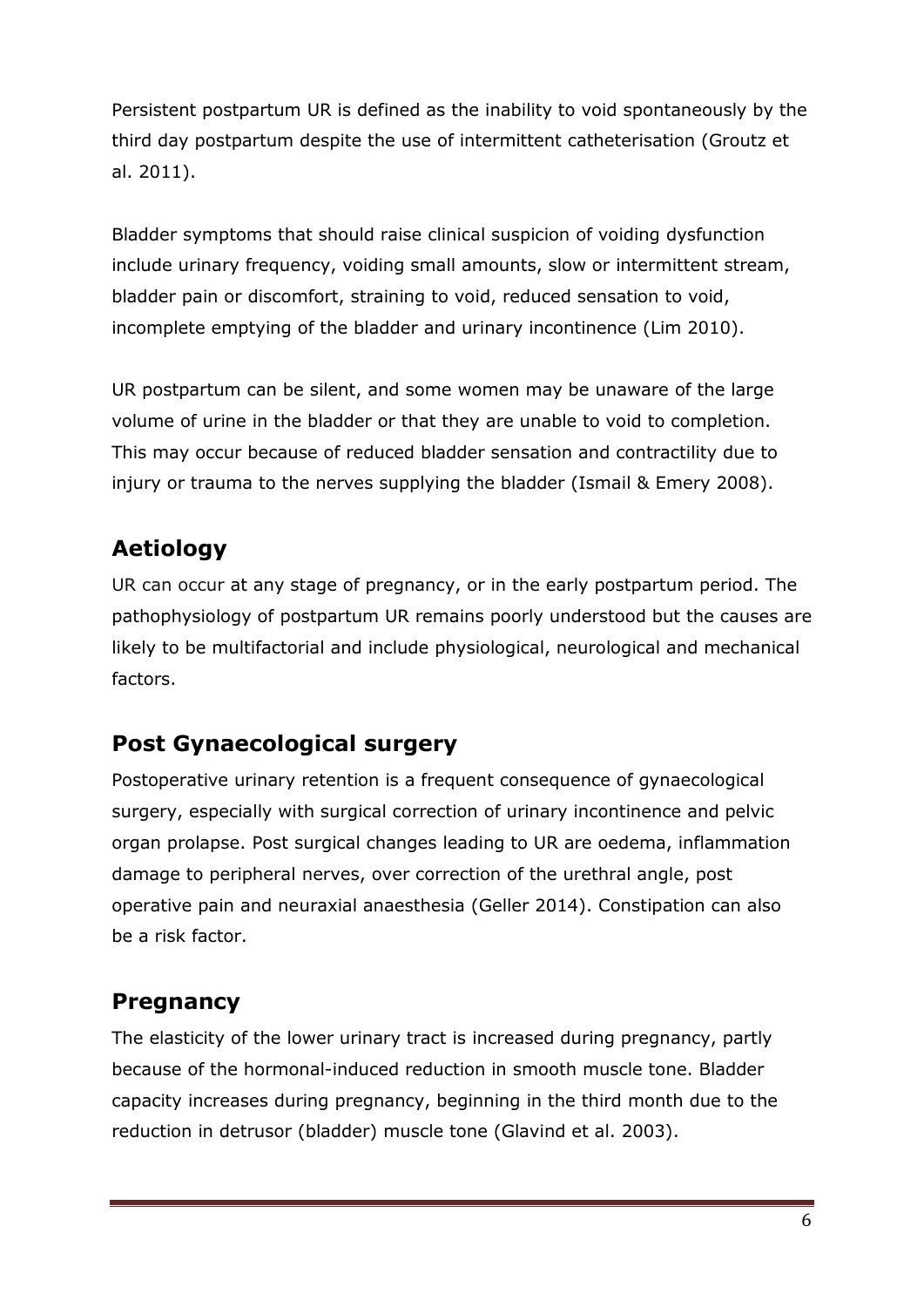## **Intrapartum**

The use of regional analgesia (for labour or surgery) may cause neurological deficits, such as impaired reflex mechanism, voluntary relaxation of the sphincter urethrae, periurethral and pelvic floor muscles, all of which can lead to micturition difficulties. Detrusor muscle function and contractility impairment may result from massive over- distension of the bladder.

In a study carried out by Weiniger et al.(2006) women who received neuraxial analgesia had significantly larger post-void residuals (PVR), and were more likely to need bladder catheterisation compared with women who did not receive neuraxial analgesia. Women should be encouraged to empty their bladder every three to four hours (Weiniger et al. 2006; Kearney & Cutner 2008).

Instrumental vaginal delivery may also result in a mechanical urethral outlet obstruction secondary to perineal oedema, hematomas or direct bladder trauma. Pelvic and pudendal nerve trauma can impair the initiation of micturition. Carley et al.(2002) suggested that the pain caused by urethral and perineal muscle injury during instrumental delivery can make urination difficult because the pelvic floor muscles are unable to relax sufficiently to initiate micturition. Prolonged first and second stages of labour may lead to pelvic nerve injury due to prolonged pressure (Lim 2010). Labours lasting longer than 12 hours for both the first and second stages are associated with higher incidence of UR (Yip et al. 1997)

## **Postpartum**

Postpartum, there is no longer the pressure from the gravid uterus onto a hypotonic bladder which may increase the hormonal effect and lead to incomplete emptying. These changes can persist for up to six to eight weeks of the postpartum period, and may result in symptoms of voiding dysfunction (Liang et al. 2007).

Other risk factors for UR include oxytocin infusion (because of the post-infusion increase in urine production) (Blomstrand et al. 2015).

Constipation has also been cited as a risk factor (Basson et al. 2013).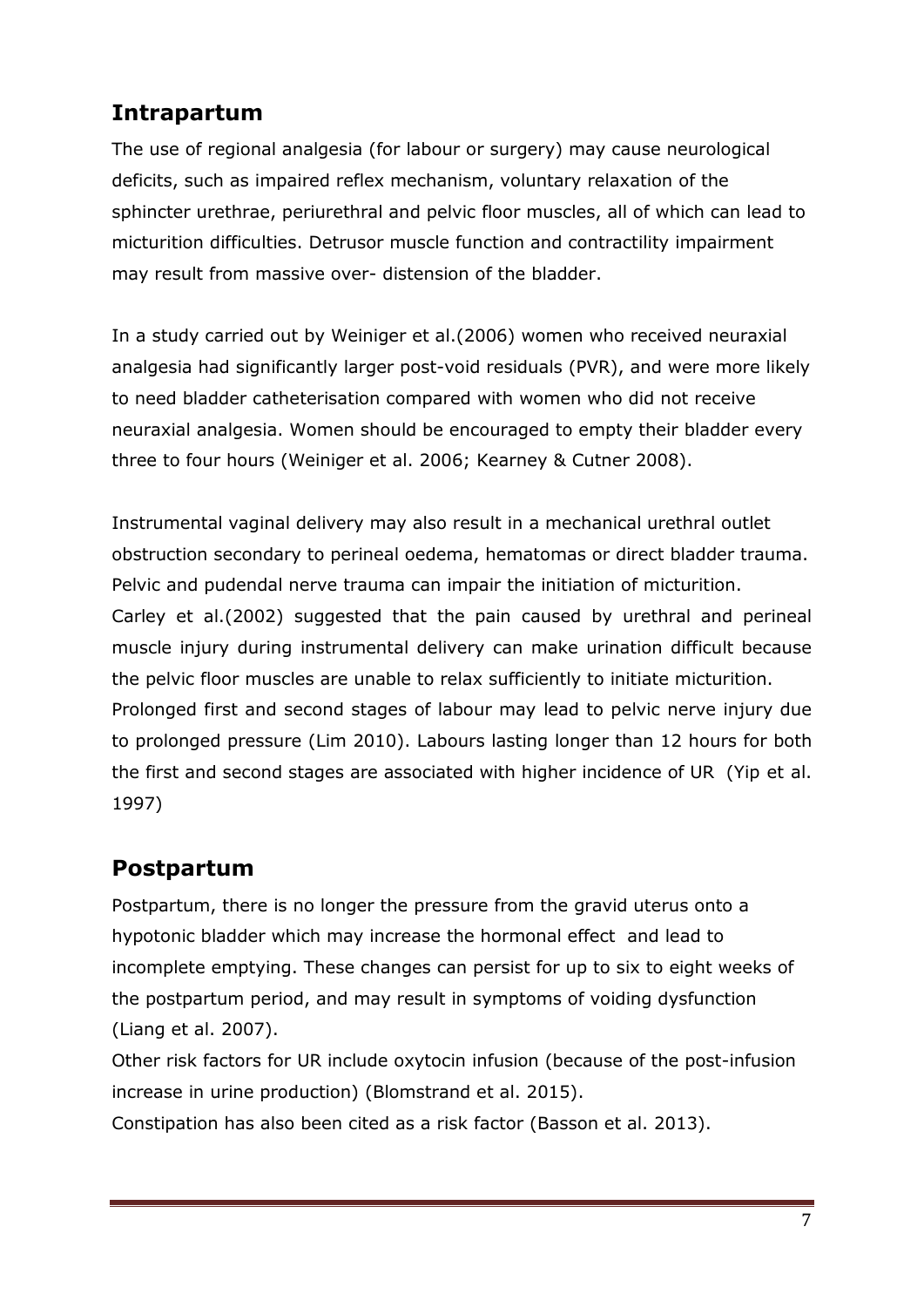## **Incidence**

The reported incidence of postpartum voiding dysfunction varies considerably due to differences in the definition, methods of diagnoses and mode of delivery. Overt UR incidences range of 0.45% (Carley et al. 2002), 1.7% to 17.9% (Saultz et al. 1991) and from 0.05% to 37% (Lim 2010) have been reported. Incidences of covert UR range from 9.7% (Yip et al. 1997) to 37% (Ismail & Emery 2008). The incidence of UR following caesarean section varies between 3.38% (Chai et al. 2008) and 11.5% (Liang et al. 2007). However, if post-void residuals are not checked and recorded, it may not be possible to identify these women (Carley et al. 2002). As a result, the actual incidence may be higher than reported, and as many as 5% of these women may have significant and long-term bladder dysfunction.

## **Risk factors**

There are a number of known risk factors which have been identified by various authors and have been summarized in Table 1 (Carley et al. 2002; Ching-Chung et al. 2002; Liang et al. 2015; GROUTZ et al. 2001; Mulder et al. 2012; Musselwhite et al. 2007; Pifarotti et al. 2014; Stanley & Conner 2014).

Additional care should be taken with the continued use of oxytocin. Due to the drug's anti-diuretic effect, it is not possible to foresee all women who will have voiding difficulties. All postpartum and post-surgery women should be monitored closely to ensure that normal bladder function returns and is maintained. Early diagnosis and prompting women to pass urine from four to six hours postpartum, measuring the void and using conservative measures can prevent bladder distension and may reduce the likelihood of developing voiding dysfunction (Buchanan et al. 2014).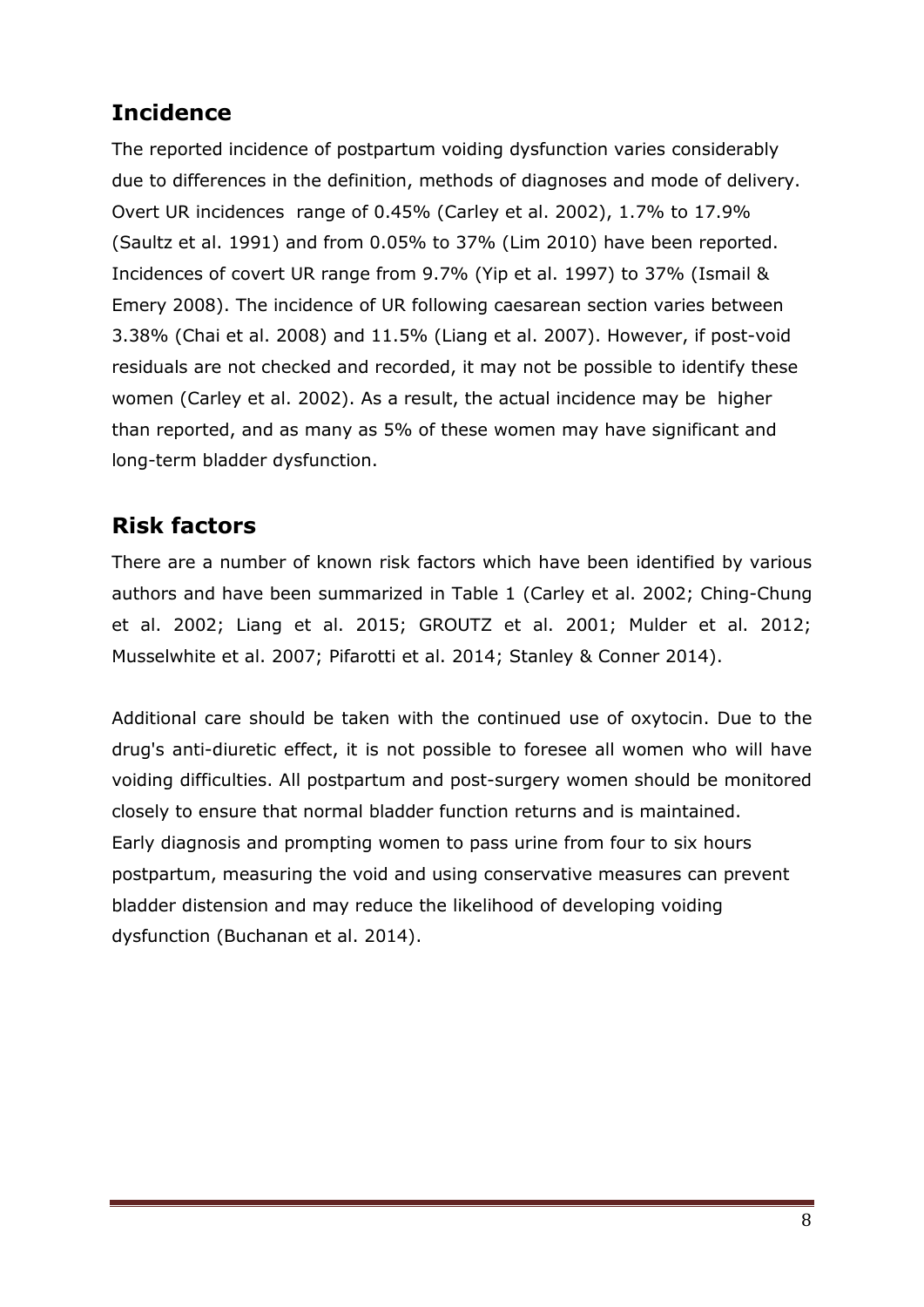Table 1 Risk Factors

| <b>During pregnancy</b>              | Postpartum                                                  | Gynaecology                                                 |
|--------------------------------------|-------------------------------------------------------------|-------------------------------------------------------------|
| Uterine fibroids                     | Nulliparous women                                           | Post anterior / posterior<br>surgery                        |
| Congenital uterine<br>anomalies      | Prolonged labour/<br>second stage                           | Hysterectomy, mid<br>urethral sling, TOT, TVT               |
| Pelvic adhesions                     | Assisted / instrumental<br>delivery                         | Laparoscopy<br>Intravesical injection of<br>botox           |
| Retroverted uterus                   | Excessive perineal injury<br>Mediolateral episiotomy        | Infertility Investigations                                  |
| Pre-existing voiding<br>difficulties | Neuraxial anaesthesia                                       | Laparotomy                                                  |
|                                      | Babies weighing ≥4kg<br>Large fetal head<br>circumference   |                                                             |
|                                      | Caesarean section                                           | Other Pelvic surgery                                        |
|                                      | Shoulder dystocia                                           |                                                             |
|                                      | Previous history of<br>urinary retention                    | Previous history of<br>urinary retention                    |
|                                      | Manual removal of<br>placenta                               |                                                             |
|                                      | Post-operative immobility<br>and wound pain<br>Constipation | Post-operative immobility<br>and wound pain<br>Constipation |
|                                      | English not first language<br><b>Communication barriers</b> | English not first language<br><b>Communication barriers</b> |

## **Diagnosis of UR**

Clinically, a tender, palpable, distended bladder with symptoms of voiding dysfunction should be investigated (S. K. Yip et al. 2004). Abdominal palpation to evaluate uterine involution should be performed to assess if the uterus is felt above the umbilicus or is off set to one side which may be an indication of urinary retention (Lamb & Sanders 2016).However, abdominal palpation can be difficult so the two most commonly used methods for diagnosis are bladder scanning, either by a hand held bladder scanner or real-time ultrasound and catheterisation.

### **Bladder scanning**

There are conflicting views about the accuracy of bladder ultrasound scan results in the immediate postpartum period. Measurements may be inaccurate because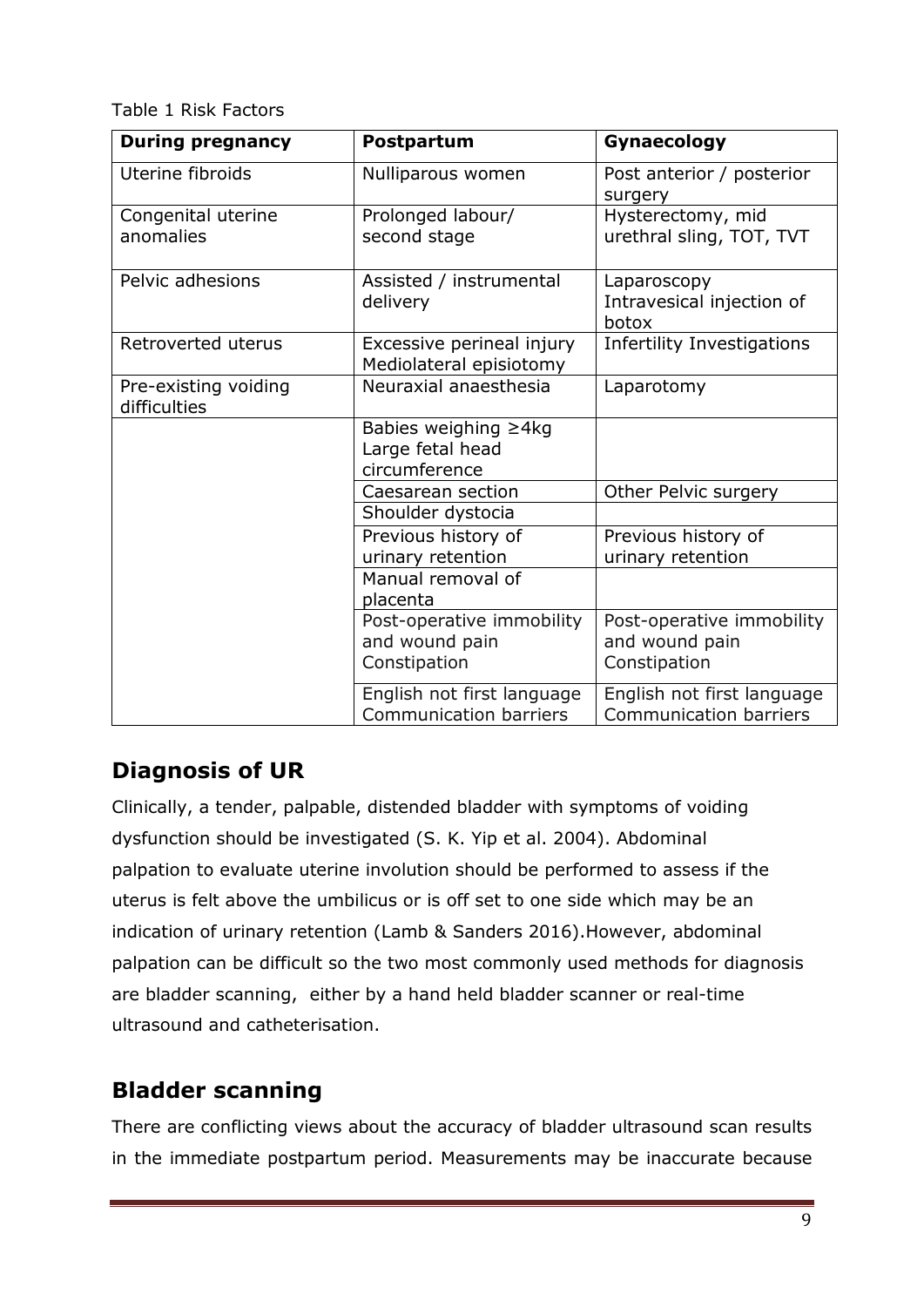of the shape and size of the postpartum uterus, the echogenic nature of the debris in the uterus, the presence of abdominal scars, the thickness of the abdominal wall in obese women, and the inclusion of blood within the uterus. Both the authors Pallis & Wilson (2003) and Blomstrand et al. (2015) found the ultrasound bladder scanner over-measured compared to emptying the bladder with a urinary catheter.

In contrast, Lukasse et al. (2007) found that the ultrasound scanner was a reliable screening instrument for detecting PUR with a clinical threshold of 400mls. Although the volume measured by the catheter was higher, this may be due to the fact there was a delay of up to 10 minutes between the scanning and catheterisation. Yip et al. (2004) concluded that the use of bladder scanning was an accurate non-invasive method of diagnosis which limited the need for catheterisation in women with proven UR. Nusee et al. (2014) and Mulder et al. (2016) compared ultrasound bladder scanning with catheterisation for measuring the PVR and found no statistically significant differences between the two methods. Barrington et al. (2001) found that the bladder scan was accurate for measuring postpartum bladder volume post caesarean section.

All staff learning to use an ultrasound bladder scanner must receive competency-based training in advance.

### **Catheterisation**

Catheterisation to empty the bladder is currently regarded as the gold standard for measuring bladder volume (Gyampoh et al. 2004; Pallis & Wilson 2003). However, it carries several risks, including infection, haematuria, urethral trauma and patient discomfort (Kalsi et al. 2003), and subsequent urethral stricture formation (Yip et al. 1997).

The two factors which must be considered when measuring the post void-residual volume (PRV) are; the diuresis (ml/min of urine production) occurring at the time and the time delay between micturition and measurement. Haylen & Lee (2008) report that PRV can be efficiently measured if catheterisation is performed within five minutes of voiding.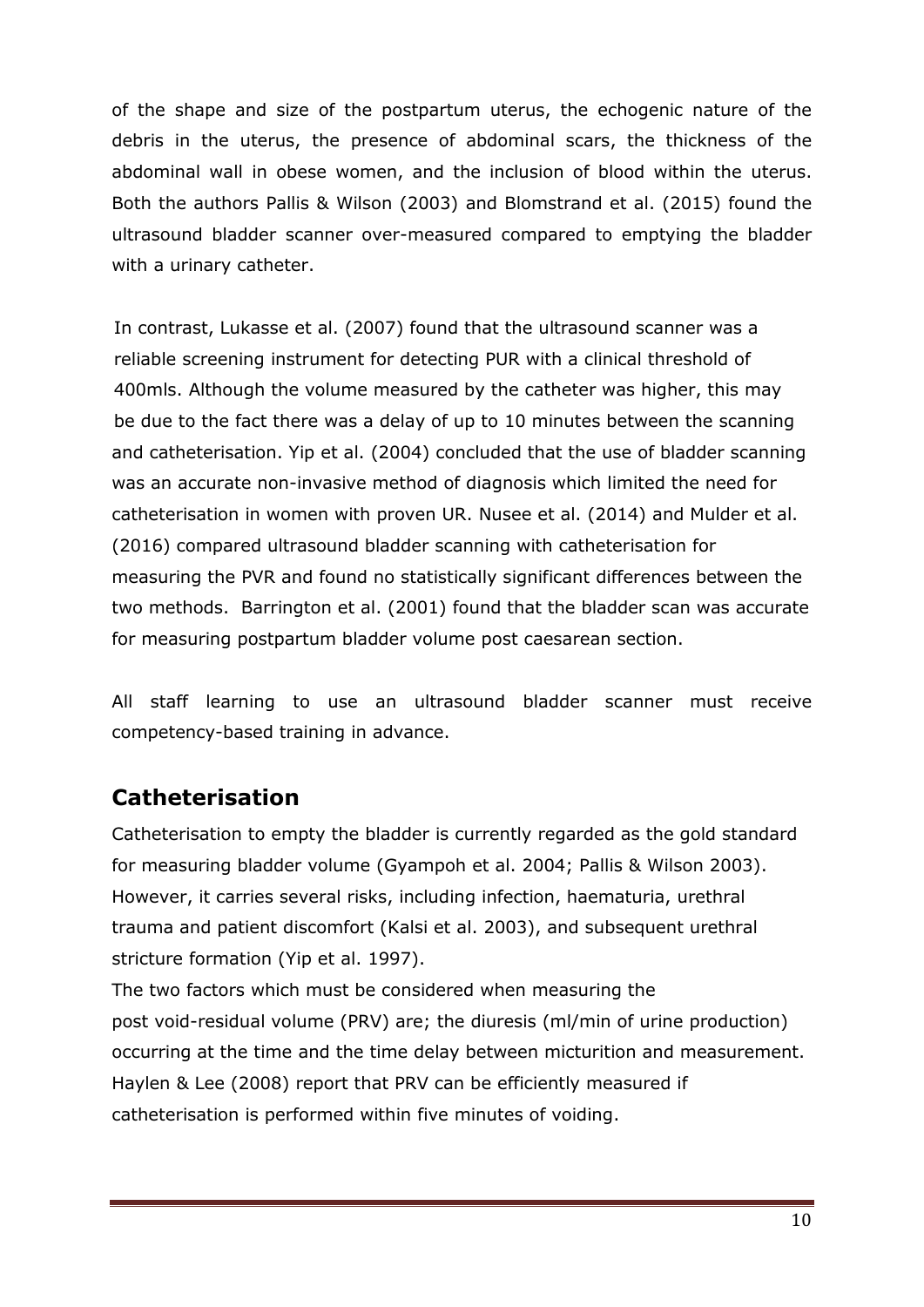Garcia et al. (2007) found that Foley's catheters can develop air pockets in the tube when the patient has been bed bound for at least two hours which can prevent urine draining. Thus the tube requires manipulating to facilitate drainage so that the catheter is below the bladder. A coated catheter is likely to cause less trauma to the urethra on insertion and infection. A closed-bag system also reduces the rate of infection(Geng et al. 2012)

There is no consensus in the literature on the length of time that the catheter should remain in-situ following a significant residual volume of >150 ml or on the use of intermittent or free flow drainage (S. K. Yip et al. 2004). Protocols vary from using an indwelling catheter for a period of 24 hours (Lim 2010) to 24-48 hours (Gursoy et al. 2015; ) 72 hours (Pifarotti et al. 2014) and from one week (Lim 2010; Pifarotti et al. 2014) and up to two weeks (Kearney 2008) if the perineum is still painful and swollen.

Residual volumes >1,000ml are at an increased risk of long term voiding dysfunction (Pifarotti et al. 2014; Lim 2010).

MacKensie (2002) recommends removal of catheter early in the morning to prevent disturbing sleep. (Griffiths & Fernandez (2010) found there were higher residual volumes associated with catheters that were removed at midnight.

The risk of developing bacterial infection increases with multiple catheterisation and approximately 40% of women will develop a UTI when there is an indwelling catheter for>24 hours (S. K. Yip et al. 2004). Refer to Catheter acquired urinary tract infections guideline for management of suspected UTI (Health Protection Surveillance centre 2011).

The use of self-intermittent catheterisation (SIC) has been employed successfully to drain any residual urine following spontaneous voiding. This enables the bladder to normally void first and then SIC is continued until the PRV is reduced to 150ml.

UR is common post pelvic organ prolapse (POP) surgery and, left undiagnosed, may result in severe morbidity such as renal failure (Mulder et al. 2012). Hakvoort et al. (2011) found that SIC reduced the incidence of bacteriuria and UTI following vaginal prolapse surgery.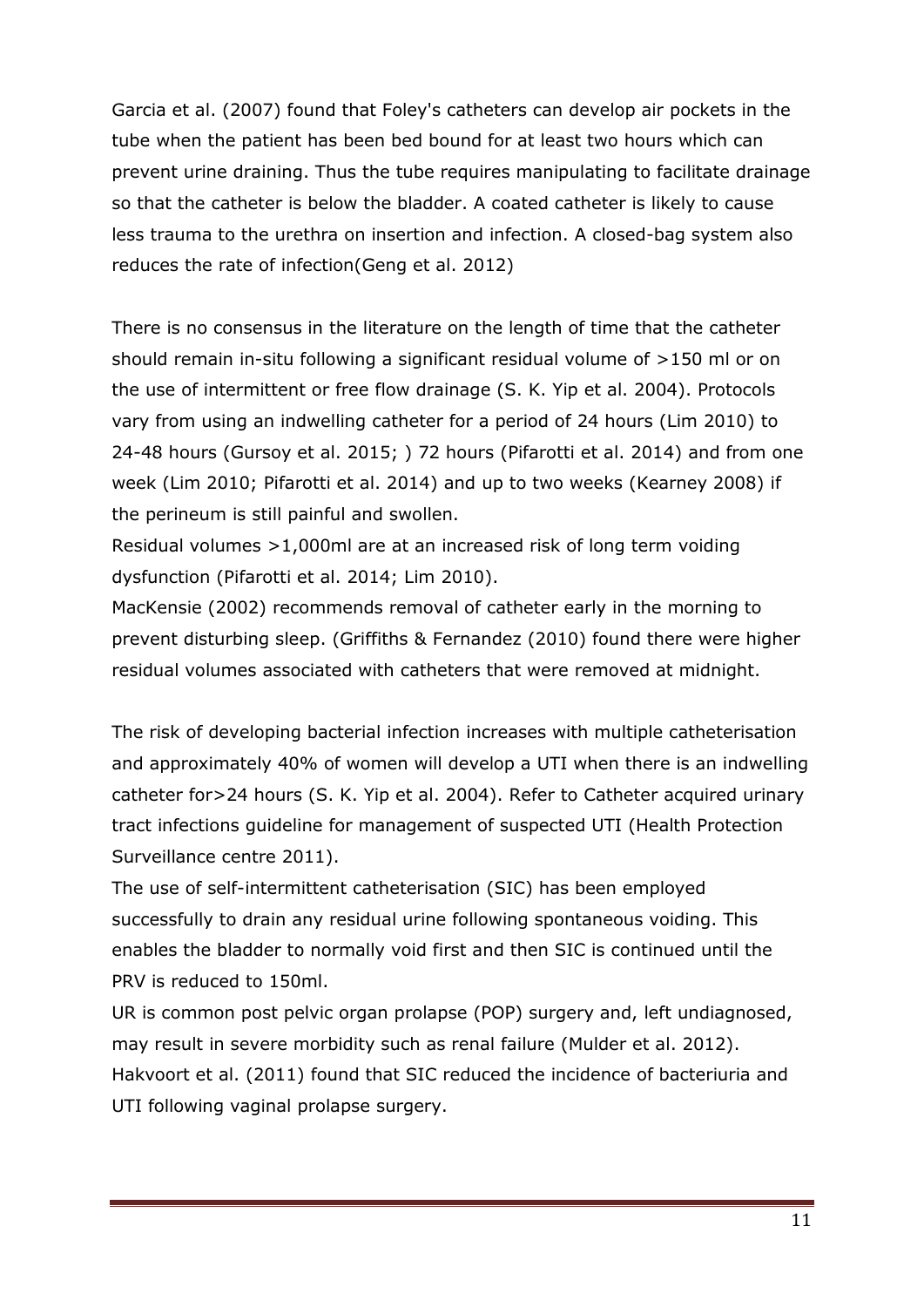Women can be taught SIC to facilitate earlier discharge from hospital, and follow-up advice and support can be provided by community midwives or dedicated continence nurse specialist.

## **Prognosis**

For the majority of women, normal bladder function will return. Yip et al.(1997) found that in 67 patients with covert retention, the PVR had resolved by four days postpartum. Carley et al. (2002) found in their study of 51 patients with overt retention that, 45.1% had a resolution by 48 hours, 29.4% by 72 hours and 25.5% by >72 hours. 10 patients had persistent UR by the time of discharge but all resolved within 45 days post -partum. However, the greater the residual volumes, the more likely that persistent bladder dysfunction will occur and require longer periods of catheterisation. Residual volumes of 700-750ml or more, which is greater than normal bladder capacity, have resulted in poorer prognosis (Lim 2010).

In a four-year follow-up study, Yip et al. (2002) found there was no difference in the prevalence of urinary incontinence in women with and without postpartum UR. However, in this study, the women were not asked about voiding dysfunction.

## **Onwards referral**

With earlier discharge from hospital being usual, it is important that all women are educated regarding good bladder health, and that the signs of voiding dysfunction are noted and action is taken promptly. Referral to a bladder care specialist nurse /midwife continence advisor (MacKensie 2002) or women's health physiotherapist (Zaki et al. 2004) for information regarding fluid management, bladder retraining, good voiding techniques and correct defecation dynamics is advisable. Physiotherapy interventions for reducing urinary incontinence after an operative vaginal delivery is recommended (RCOG 2002). All women diagnosed with urinary retention who require SIC should receive an outpatient follow-up appointment with the obstetrician within two weeks. Women with ongoing voiding dysfunction should be referred to a Urologist/Urogynaecologist.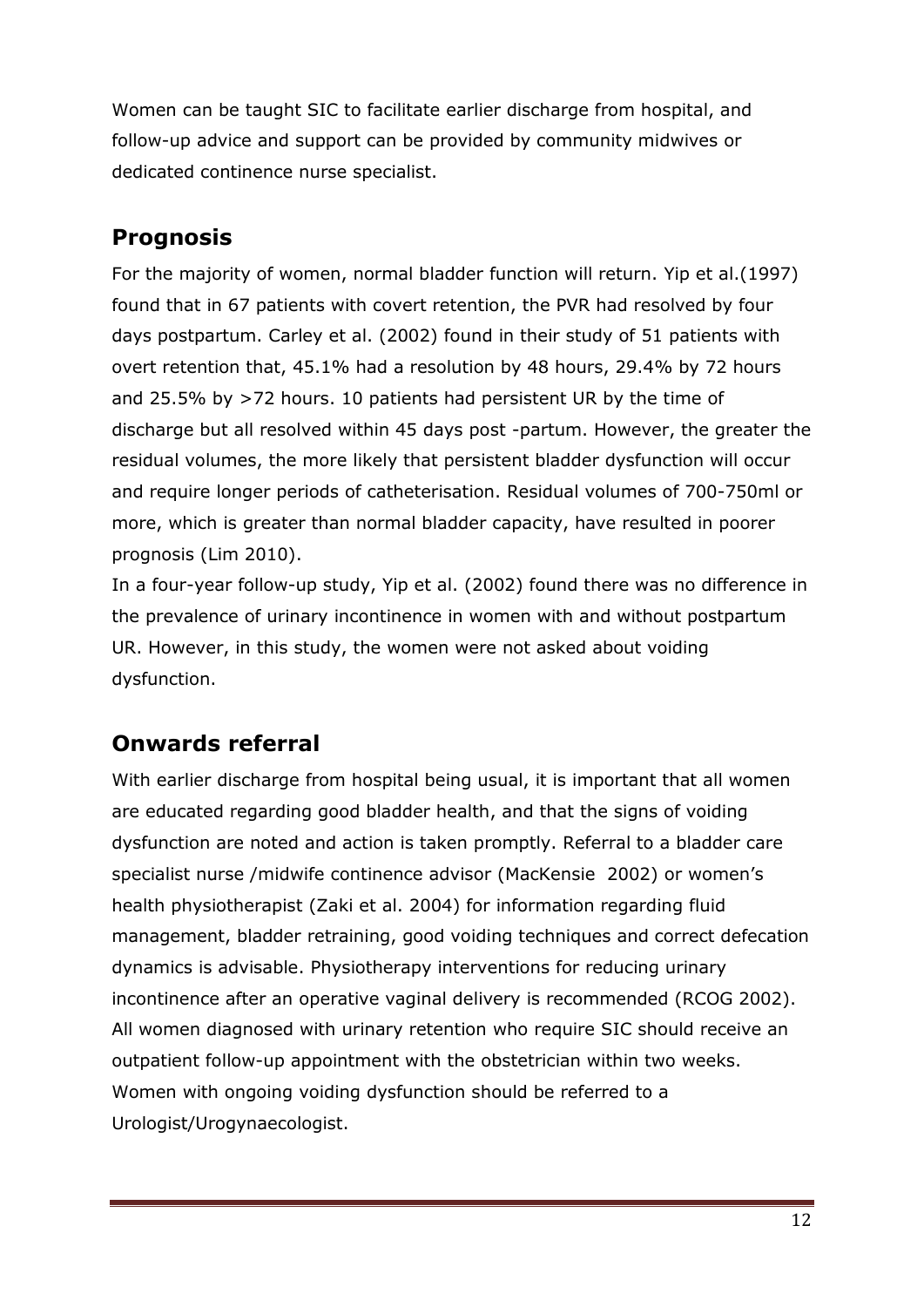## **Developing the guideline**

There is no consensus about the diagnosis and management of postpartum voiding dysfunction (Zaki et al. 2004). As a result, maternity units have developed their own guidelines to manage UR both nationally and internationally. A review of these guidelines have been used to gain consensus for the management of UR.

## **Recommendation for management of UR**

National Institute for Health and Care Excellence (2011) recommends '*the urinary catheter should be removed once the women are mobile after a regional anaesthetic but no sooner than 12 hours after the last epidural top-up dose'.*

Royal College Obetricians Gynaecologists(2002) recommends that '*no post operative or post-delivery patient should be left more than 6 hours without voiding or catheterisation'*.

National Institute for Health and Clinical Excellence (2015) recommends that *'women who have not voided by 6 hours postpartum should be encouraged to micturate using measures such as taking a warm bath or shower. If these measures are not immediately successful; bladder volume should be assessed and catheterisation considered as an urgent action'.*

Royal College Obstetrians Gynaelcologists(2011) recommends: *'The timing and volume of the first void urine should be monitored and documented, as a minimum. The post-void residual urine should be measured if UR is suspected. Women should be offered physiotherapy-directed strategies to prevent urinary incontinence'.* 

#### **Further research is needed.**

This guideline has been developed using the above recommendations, literature review and a review of national and international guidelines. Further research is recommended to evaluate the management of postpartum, post-surgery UR. There is no compelling evidence on the specific management of UR or guidelines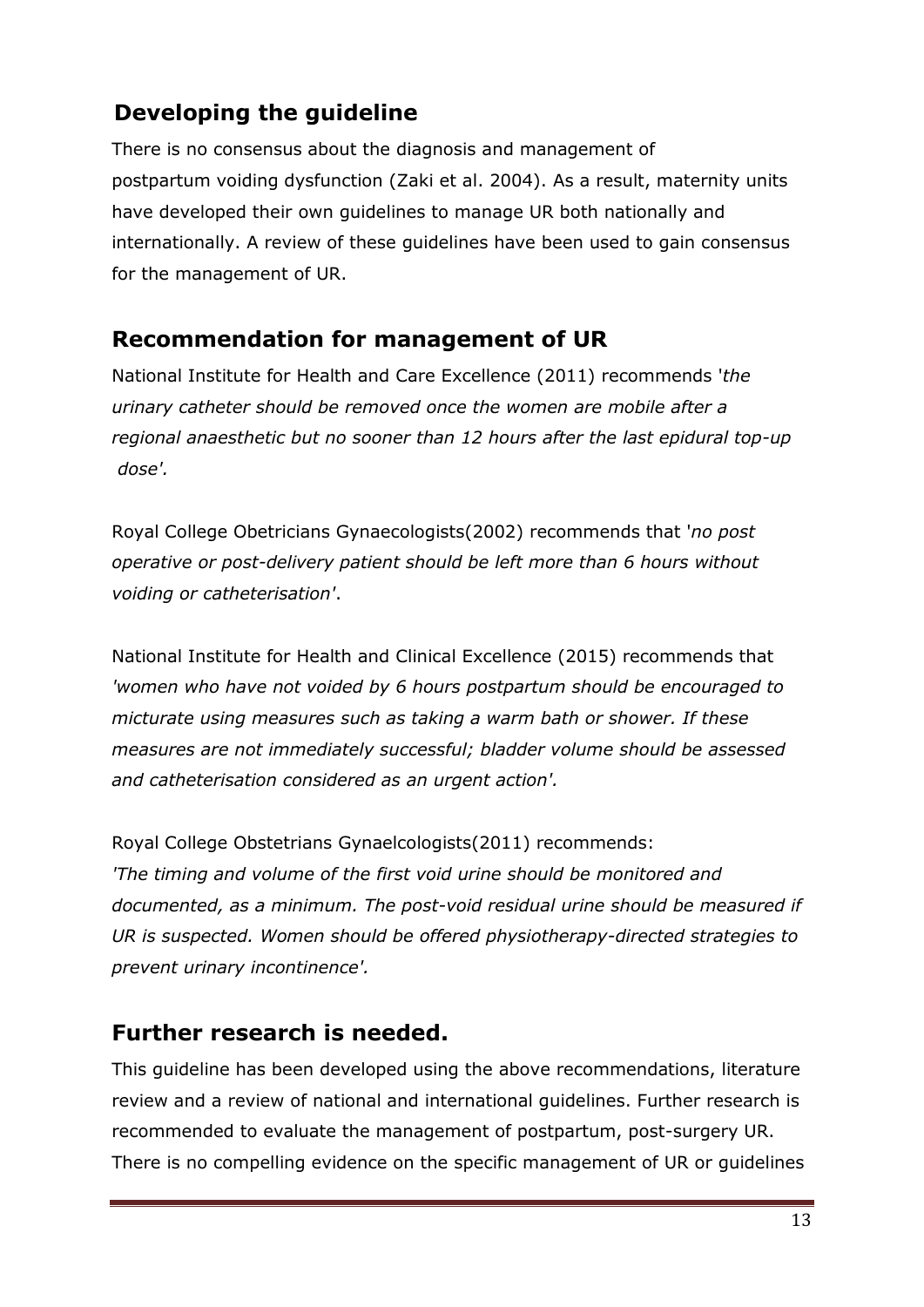for catheter protocols. However, what is important is that the woman with UR, or suspected UR, receives prompt diagnosis and urgent action.

## **5.Methodology**

Medline, EMBASE and Cochrane Database of Systematic Reviews were searched using terms relating to urinary retention, female, postpartum, pregnancy. Searches were limited to humans and restricted to the titles of English language articles published between 2000-2016.Reference lists from key papers were searched by hand. Relevant meta-analyses, systematic reviews, intervention and observational studies were reviewed.

Guidelines reviewed included:

- Rotunda Hospital (2014) Urinary retention
- National Maternity Hospital (2013) Care and Management of postpartum urinary retention
- Coombe Women and Infants University Hospital (2014) Prevention and Management of postpartum retention.
- Nottingham University Hospitals NHS Trust (2016) Guideline for postpartum bladder care.
- Royal Cornwall Hospitals NHS Trust (2016) Bladder care for the obstetric patient - management of postpartum urinary retention.
- Canterbury District Health Board(2012) Intrapartum and postnatal bladder care.
- ACT Health(2009)
- South Australia Perineal Practice Guidelines (2012) Postpartum bladder dysfunction
- Auckland District Health Board (2012) Bladder Care Postpartum and Management of urinary retention
- Women and Newborn Health Service, King Edward Memorial Hospital. (2015) Bladder management: During labour and the postnatal period

The principal guideline developer was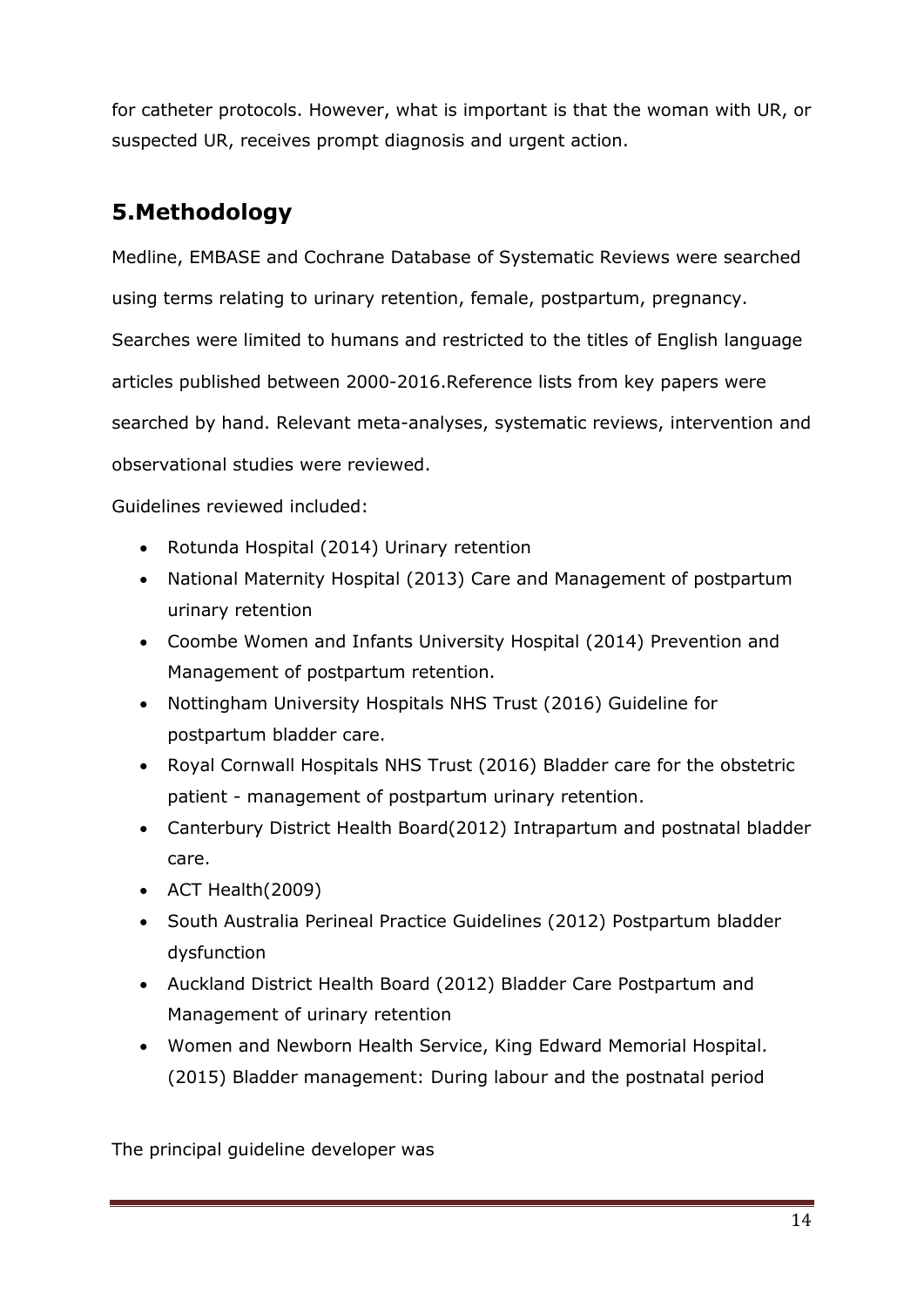Cinny Cusack, Physiotherapy Manager, Rotunda Hospital.

Mary O'Reilly, Practice Development Co-ordinator, Rotunda Hospital.

The guideline was peer-reviewed by:

Dr Declan Keane (NMH), Dr Suzanne O'Sullivan (CUMH) and Professor Michael

Turner (Coombe)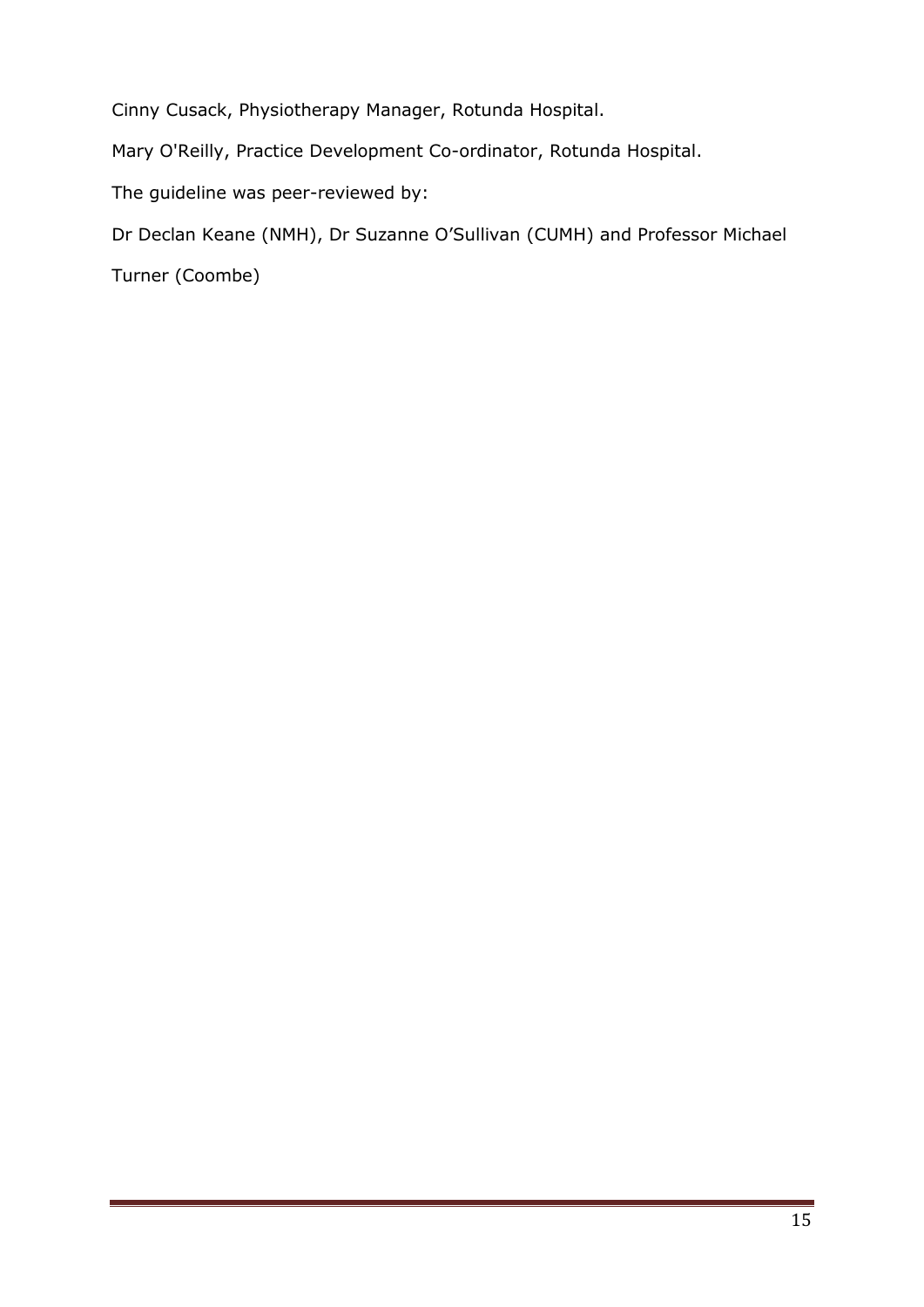# **6.0 Clinical Guidelines**

## **6.1 Antenatal period**

The woman usually presents in distress with a history of not being able to empty her bladder (overt retention), increasing abdominal pain and bladder distension.

6.1.2

Obtain the relevant history including: urinary symptoms, fluid intake, length of time since last normal void and previous history of urinary difficulties, and or constipation.

6. 1.3

An abdominal examination should be performed noting tenderness and distension of the bladder.

6. 1.4

Adequate analgesia should be administered to relieve pain.

6. 1.5

Apply conservative measures for example, ensuring adequate fluid intake, walking to the toilet, running the water tap, allowing privacy, sitting to empty the bladder and use of a warm shower.

6. 1.6

If these measures are unsuccessful, catheterisation is necessary using a size 12- 14 urinary catheter.

- If the residual volume is >150ml, and <500ml, insert an indwelling catheter for 24 hours, and leave on continuous drainage using a closed system to rest the bladder.
- >500ml, and <1000ml, leave on continuous drainage for 48 hours.
- >1000ml, leave on continuous drainage for three to five days. (With significant bladder volumes, consider a longer period of catherisation to rest the bladder).
- When a woman requires indwelling catheterisation, a specimen of urine should be retained and sent to the laboratory for culture and sensitivity.

#### 6.1.7

If the woman is discharged home with the catheter insitu, specific arrangements must be made to return to the hospital for a trial without catheter (TWOC) The woman should be educated on good bladder care and management of the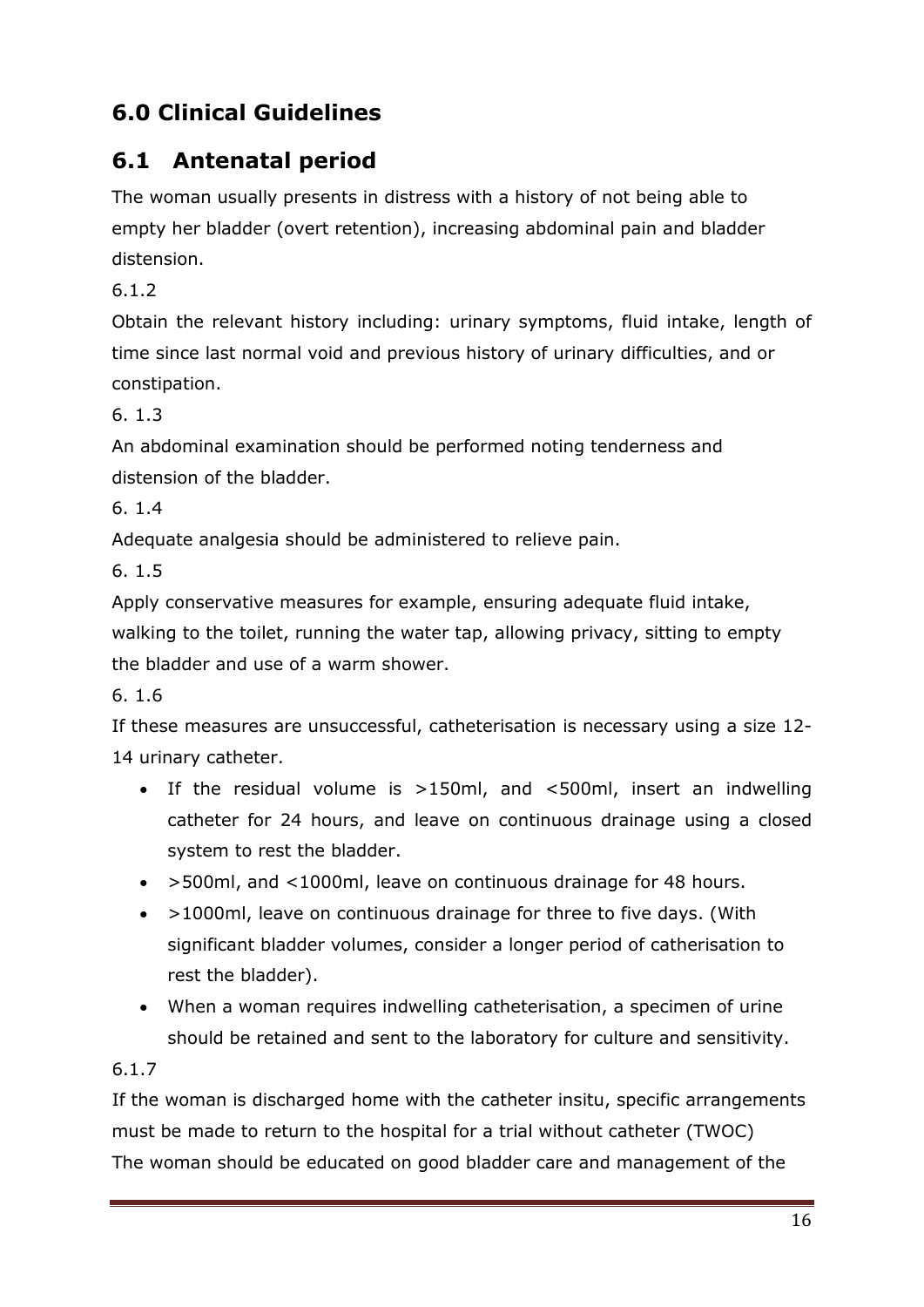catheter prior to discharge.

6.1.8

At readmission for TWOC, encourage the woman to void within four to six hours of catheter removal. If the woman can void urine spontaneously, and the volume is >200ml on two separate occasions with normal bladder sensation and a residual of <150mls, no further action is required.

The woman can be discharged home with education and advice on what to do if symptoms reoccur. If TWOC is unsuccessful, the woman should be taught to void first and then use SIC until residual volumes <150ml on two separate occasions. If the woman is unable or unwilling to use SIC, repeat the catheter procedure as in 6.1.6 and a further TWOC until bladder is voiding normally.

## **6.2 Intrapartum Care.**

A distended bladder during labour can interfere with the descent of the presenting part, or make expulsion of the placenta difficult. A palpable bladder can displace the uterus, and indicate the need for voiding or catheterisation.

6.2.1

A fluid intake and output chart should be completed during labour recording all oral, intravenous fluids and urine voided. Be aware of oxytocin use.

6.2.2

Women should be encouraged to empty their bladder every three to four hours. If unable to pass urine during labour, consideration should be given to using either intermittent or an indwelling catheter up to commencement of second stage of labour.

6.2.3

 During the active (pushing) phase of the second stage of labour, the indwelling catheter **must** be removed to avoid trauma to the urethra.

#### 6.2.4

Following vaginal birth, consider leaving the catheter in situ for a minimum of six hours after the last top-up or discontinuation of neuraxial anaesthesia. If significant perineal trauma has occurred including obstetric anal sphincter injury, consider leaving the catheter insitu for up to 12 hours or longer, depending on the degree of perineal or vulval oedema, and the woman's level of pain.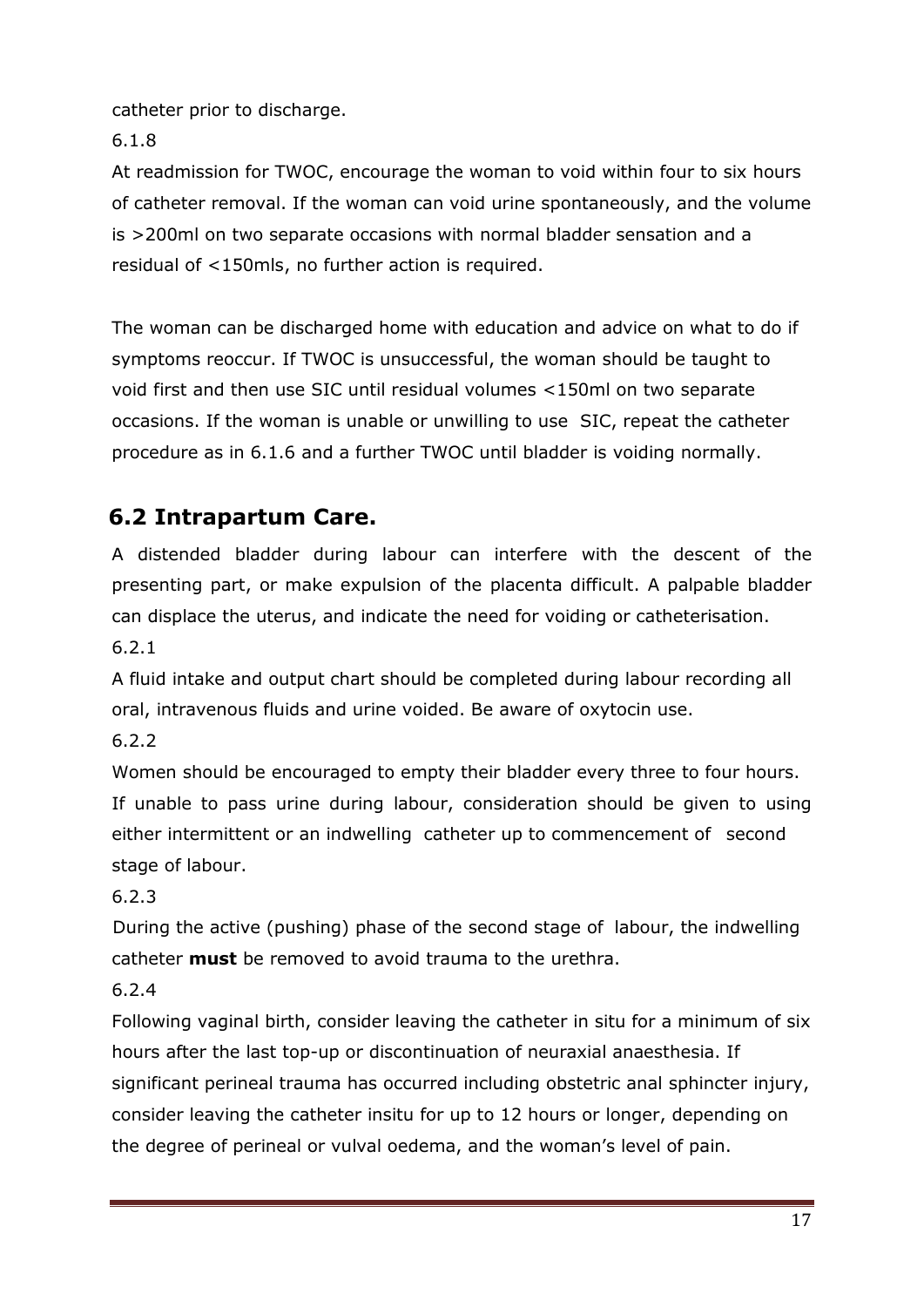6.2.5

Following delivery, the woman should be encouraged to void, If she has not passed urine prior to leaving the delivery suite, the postnatal ward staff must be informed so that the timing and volume of the first void can be recorded accurately.

# **6.3 Caesarean section**

Bladder sensation may take up to 10 hours or more to return post caesarean section under spinal anaesthesia. The urinary catheter should be removed once the woman is mobile after a regional anaesthetic, but no sooner than 12 hours after the last epidural top-up dose. If the catheter removal time is estimated to be after six pm, the catheter should be left in place overnight to prevent sleep disturbance and enable the TWOC to take place when the woman is mobile.

# **6.4 Postnatal Management**

### **6.4.1 Bladder care following delivery/ removal of the catheter.**

For obstetric patients, check for significant vulval oedema prior to removal of urinary catheter. If the degree of oedema is judged to be severe, consider leaving the catheter until the swelling and pain has subsided.

6.4.2

All women should record the time of the first two voids post-delivery/surgery or following removal of the catheter. The patient should record the volume of urine voided and report to staff.

The first void should be within four to six hours of giving birth.

Encourage regular voiding in the immediate postpartum period.

6.4.3

If the woman has voided 200ml or more spontaneously on two occasions and has normal bladder sensation, no further action is required.

6.4.4

If the woman has not emptied her bladder within four to six hours of giving birth, start conservative measures and commence strict fluid input and output chart.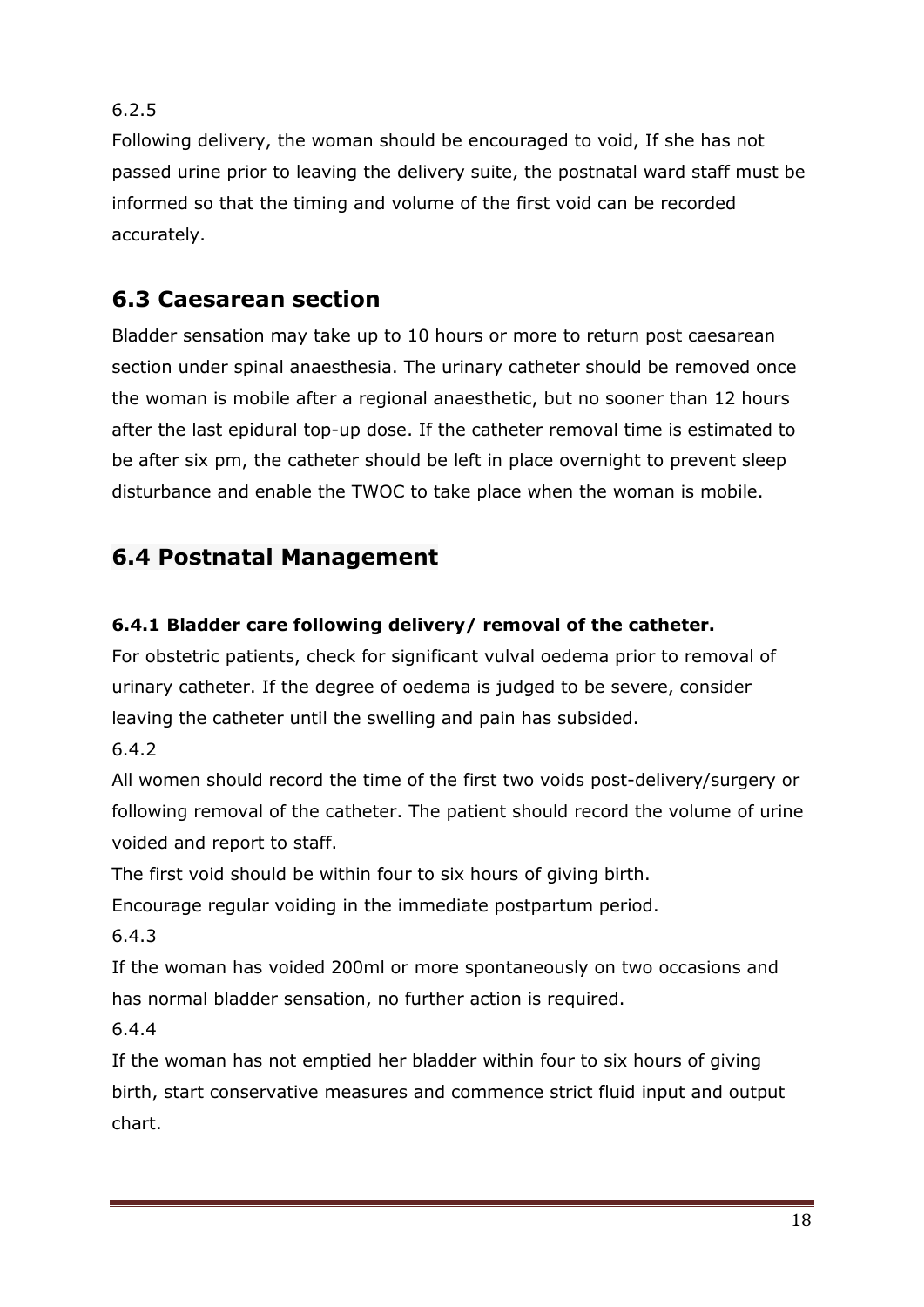6.4.5

Ensure adequate pain relief is given.

For obstetric patients check the perineum for any swelling and advise on the use of disposable cold compress (East et al. 2007).

6.4.6

Offer each woman advice and written information on how to empty the bladder (Appendix 1).

6.4.7

Manage constipation if required.

6.4.8

If conservative measures are unsuccessful within six hours of giving birth, suspect and assess the woman for UR and dehydration.

# **6.5 Diagnosis**

If the woman has not passed urine at six hours postpartum, an abdominal examination should be performed noting tenderness or pain, uterine position, displacement, abnormal fundal height and a palpable distended bladder.

6.5.1

Assess for UR by a bladder scan (if available) followed by catheterisation to drain the bladder using either a size 12-14 urinary catheter, measure and record the residual urine, using gravity to assist adequate drainage.

6.5.2 Complete and submit a clinical risk form.

# **6.6 Management**

6.6.1

If the volume of urine obtained by catheterisation is

- >150ml and <500ml, leave urinary catheter for 24 hours on continuous drainage using a closed system.
- If the volume of urine obtained >500ml and <1000ml, leave the catheter in situ on continuous closed drainage for 48hours.
- If the volume of urine obtained >1,000ml, leave the catheter in situ on continuous drainage for three to five days.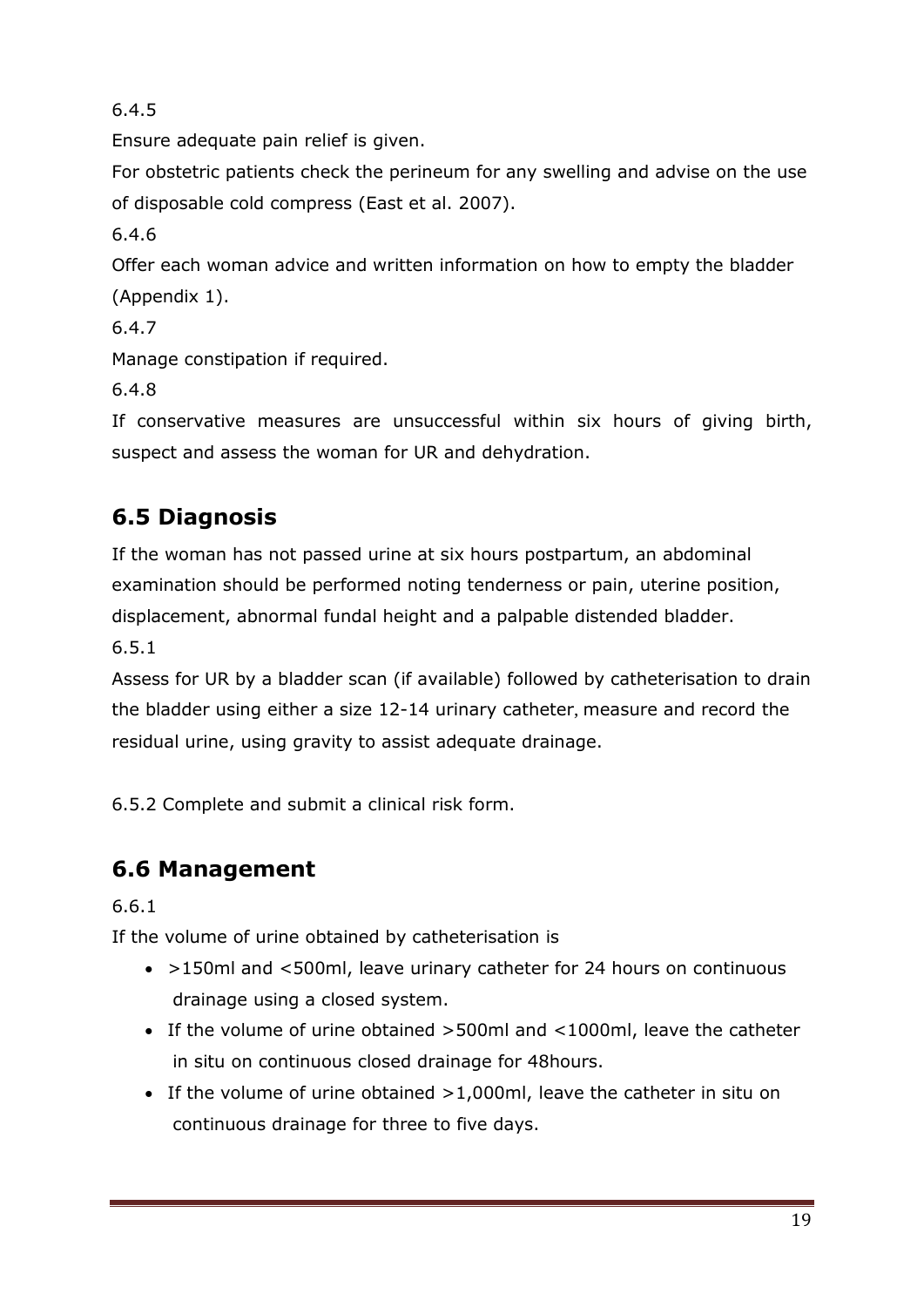6.6.2

When a woman requires indwelling catheterisation, a specimen of urine should be retained and sent to the laboratory for culture and sensitivity.

6.6.3

The senior Obstetrician, Physiotherapist/Bladder care Continence Nurse/Midwife should be informed of the acute episode and become involved in on-going care. 6.6.4

If woman is discharged home with catheter insitu, arrangements must be in place for the woman to return to the hospital for a TWOC

The woman should be educated about good fluid intake, avoidance of constipation, perineal, hand hygiene and catheter care prior to discharge from hospital.

# **6.7 Trial without CATHETER (TWOC)**

The catheter should be removed in the morning, ideally after **six am.**

If the estimated time for catheter removal is after six pm in the evening, it is advisable to leave the catheter in situ until the following morning to enable measurement of the next two voids.

6.7.1

Record the time of catheter removal on the intake and output chart.

6.7.2

Record the woman's symptoms .e.g. If the woman feels an urge to void or no sensation is felt. If she is not emptying her bladder completely or experiences any urinary incontinence.

6.7.3

Encourage fluid intake

6.7.4

Encourage the woman to void within four to six hours of catheter removal.

If successful, and the volume voided spontaneously is >200ml and residual <150mlon **two separate occasions,** and the woman has **normal** bladder sensation, no further action is required.

The woman can be discharged home, and offered advice on good bladder care and what to do if symptoms reoccur and a designated contact person identified.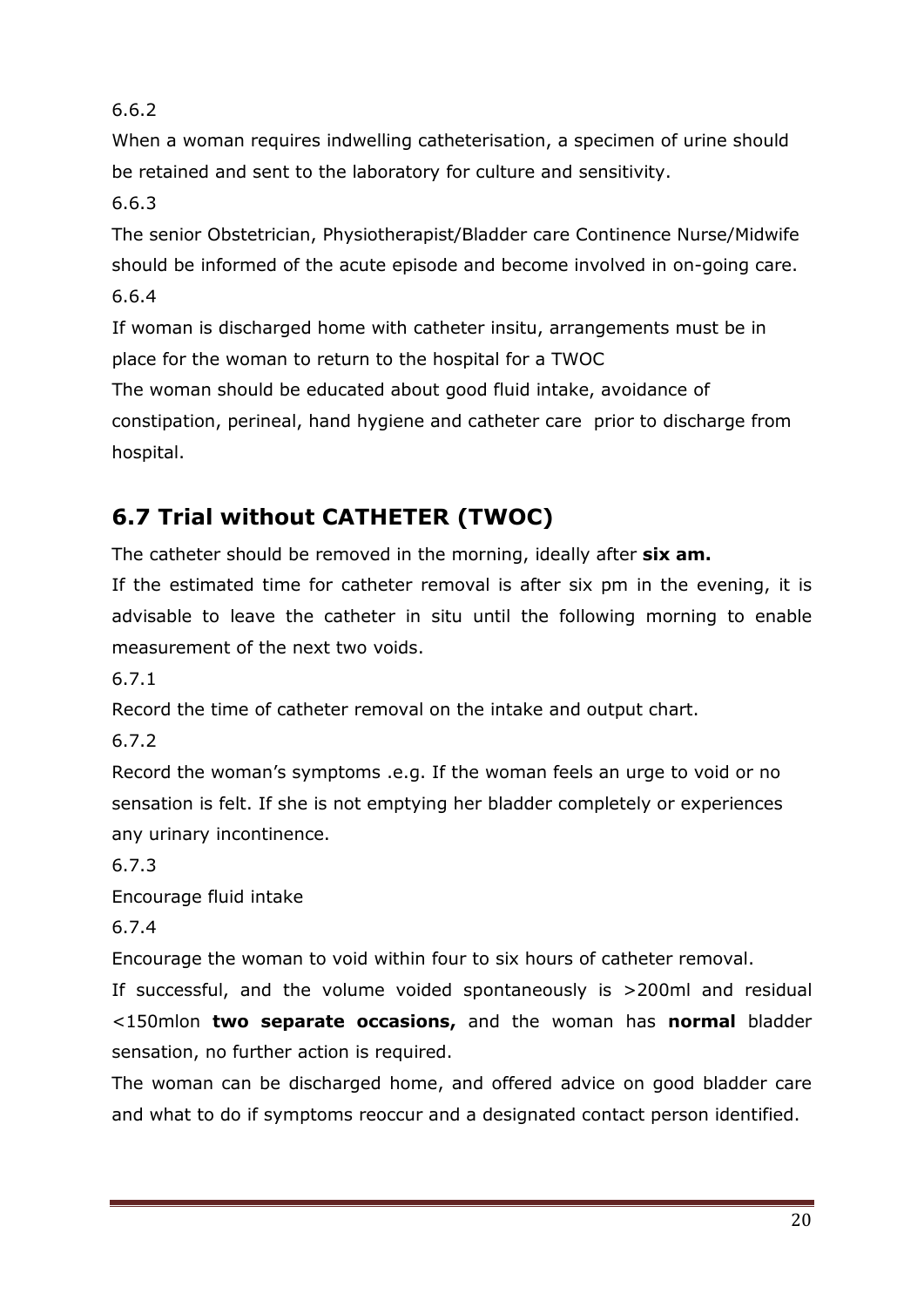## **6.8 Unsuccessful TWOC**

If after four to six hours, the void is <200ml or woman is unable to void, check the residual volume. If the post void residual is >150ml the women should be taught SIC. If the women is unable or reluctant to perform SIC, a second period of catheterisation is repeated as in **section 6.6** followed by another trial without the catheter until the bladder is voiding normally.

## **6.9 Self-intermittent catheterisation (SIC)**

Commence intermittent catheterisation (IC) every three to four hours until the woman is able to perform SIC and given information on same. 6.9.1

The woman must attempt to empty her bladder **prior** to catheterisation. Measure the void passed and residual volume passed by catheter or bladder scan, and record these separately on the intake and output chart.

6.9.2

The woman can be discharged home once she feels confident with performing SIC every four hours during the day. Before discharge from hospital, the woman should be given a prescription for a supply of catheters and a supply of intake and output charts to complete at home and bring back to outpatient clinic. Assess that the woman understands the information, and has the literacy and numeracy skills to complete the intake and output chart and knows how to manage or avoid constipation.

6.9.3

On discharge from hospital, the woman **must** be given written and oral information on the need to return to the hospital if she experiences difficulties with SIC or has symptoms of a UTI and who is the designated contact person. 6.9.4

All women diagnosed with urinary retention who require SIC must receive a follow-up outpatient appointment with the Obstetrician within two weeks. Women with ongoing voiding dysfunction should be referred to a Urologist/Urogynaecologist.

6.8.5

SIC is continued until the woman has residual volumes <150ml on two separate occasions.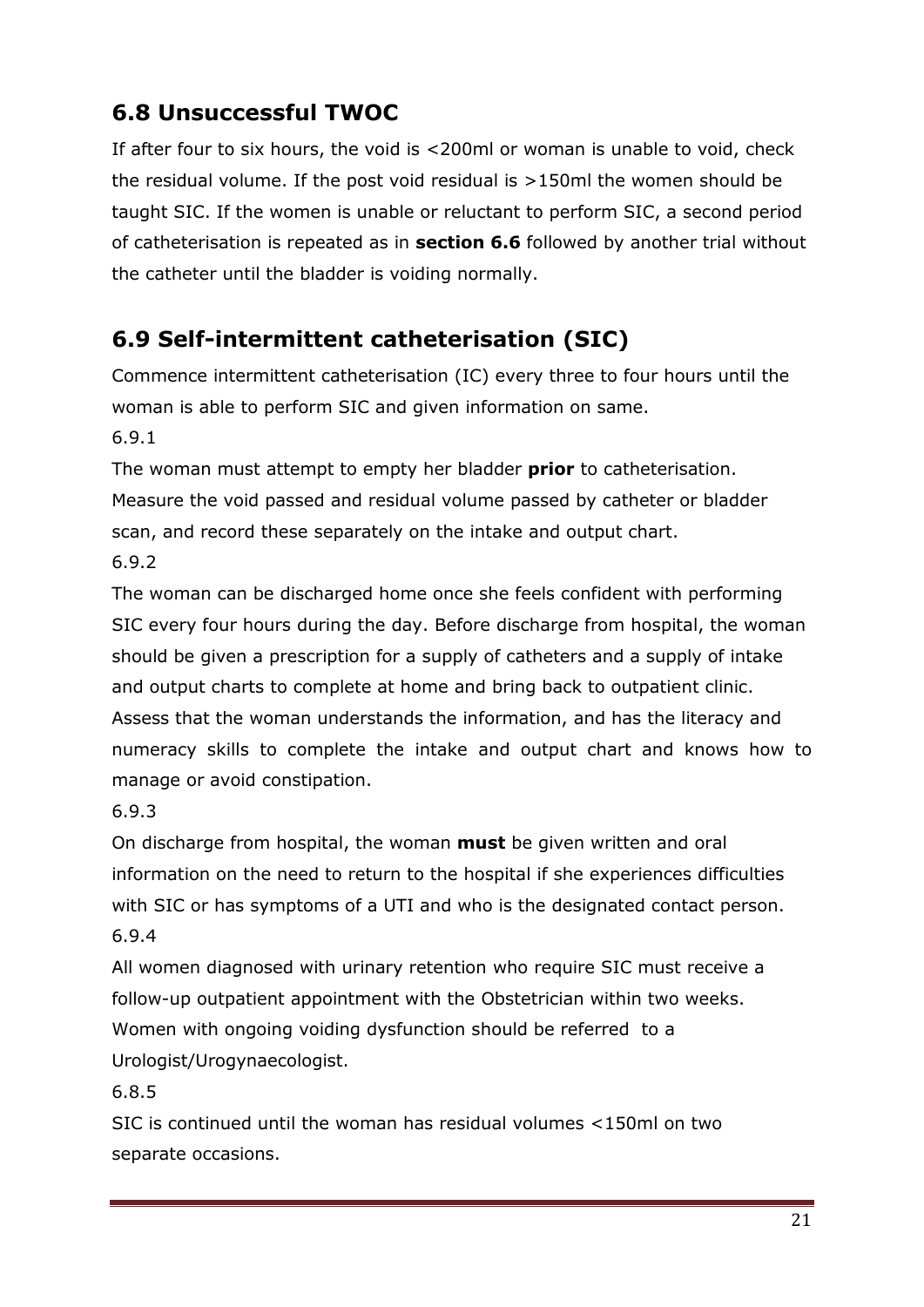## **7.0 References**

- Barrington, J.W. et al., 2001. Measurement of bladder volume following cesarean section using bladderscan. *International urogynecology journal and pelvic floor dysfunction*, 12(6), pp.373–4. Available at: http://www.ncbi.nlm.nih.gov/pubmed/11795639.
- Basson, J., Walt, C.L.E. Van Der & Heyns, C.F., 2013. Urinary retention in women Cauda equina syndrome is caused by lumbar. , 31(5), pp.182–184.
- Blomstrand, M. et al., 2015. Systematic bladder scanning identifies more women with postpartum urinary retention than diagnosis by clinical signs and symptoms. , 7(June), pp.108–115.
- Buchanan, J., Beckmann, M. & J., B., 2014. Postpartum voiding dysfunction: Identifying the risk factors. *Australian and New Zealand Journal of Obstetrics and Gynaecology*, 54(1), pp.41–5. Available at: http://ovidsp.ovid.com/ovidweb.cgi?T=JS&PAGE=reference&D=emed12&NE WS=N&AN=2014086584.
- Carley, M.E. et al., 2002. Factors that are associated with clinically overt postpartum urinary retention after vaginal delivery. *American Journal of Obstetrics and Gynecology*, 187(2), pp.430–433.
- Chai, A.H.-L. et al., 2008. Prevalence and associated risk factors of retention of urine after caesarean section. *International urogynecology journal and pelvic floor dysfunction*, 19(4), pp.537–42. Available at: http://www.ncbi.nlm.nih.gov/pubmed/17932614.
- Ching-Chung, L. et al., 2002. Postpartum urinary retention: assessment of contributing factors and long-term clinical impact. *Aust N Z J Obstet Gynaecol*, 42(4), pp.365–368.
- East, C.E. et al., 2007. Local cooling for relieving pain from perineal trauma sustained during childbirth. *Cochrane Database of Systematic Reviews*, (4).
- Fritel, X. et al., 2016. Association of postpartum depressive symptoms and urinary incontinence. A cohort study. *European Journal of Obstetrics Gynecology and Reproductive Biology*, 198, pp.62–67.
- Garcia, M.M. et al., 2007. Traditional Foley Drainage Systems-Do They Drain the Bladder? *Journal of Urology*, 177(1), pp.203–207.
- Geller, E. j, 2014. Prevention and management of postoperative urinary retention after urogynecologic surgery. , pp.829–838.
- Geng, V. et al., 2012. Catheterisation. Indwelling catheters in adults, Urethral and Suprapubic. *European Association of Urology Nurses*, p.112. Available at:

http://www.uroweb.org/fileadmin/EAUN/guidelines/EAUN\_Paris\_Guideline\_2 012\_LR\_online\_file.pdf.

- Glavind, K. et al., 2003. Incidence and treatment of urinary retention postpartum. *Int Urogynecol J Pelvic Floor Dysfunct*, 14(2), pp.119–121. Available at: http://www.ncbi.nlm.nih.gov/pubmed/12851755.
- Griffiths, R. & Fernandez, R., 2010. Policies for the removal of short-term indwelling urethral catheters ( Review ). *Cochrane Library*, (4).
- Groutz, A. et al., 2001. Persistent postpartum urinary retention in contemporary obstetric practice: definition, prevalence and clinical implications. *Journal of reproductive medicine*, 46(1), pp.44–48. Available at: http://cat.inist.fr/?aModele=afficheN&cpsidt=858464.
- Groutz, A. et al., 2011. Protracted postpartum urinary retention: The importance of early diagnosis and timely intervention. *Neurourology and Urodynamics*, 30(1), pp.83–86.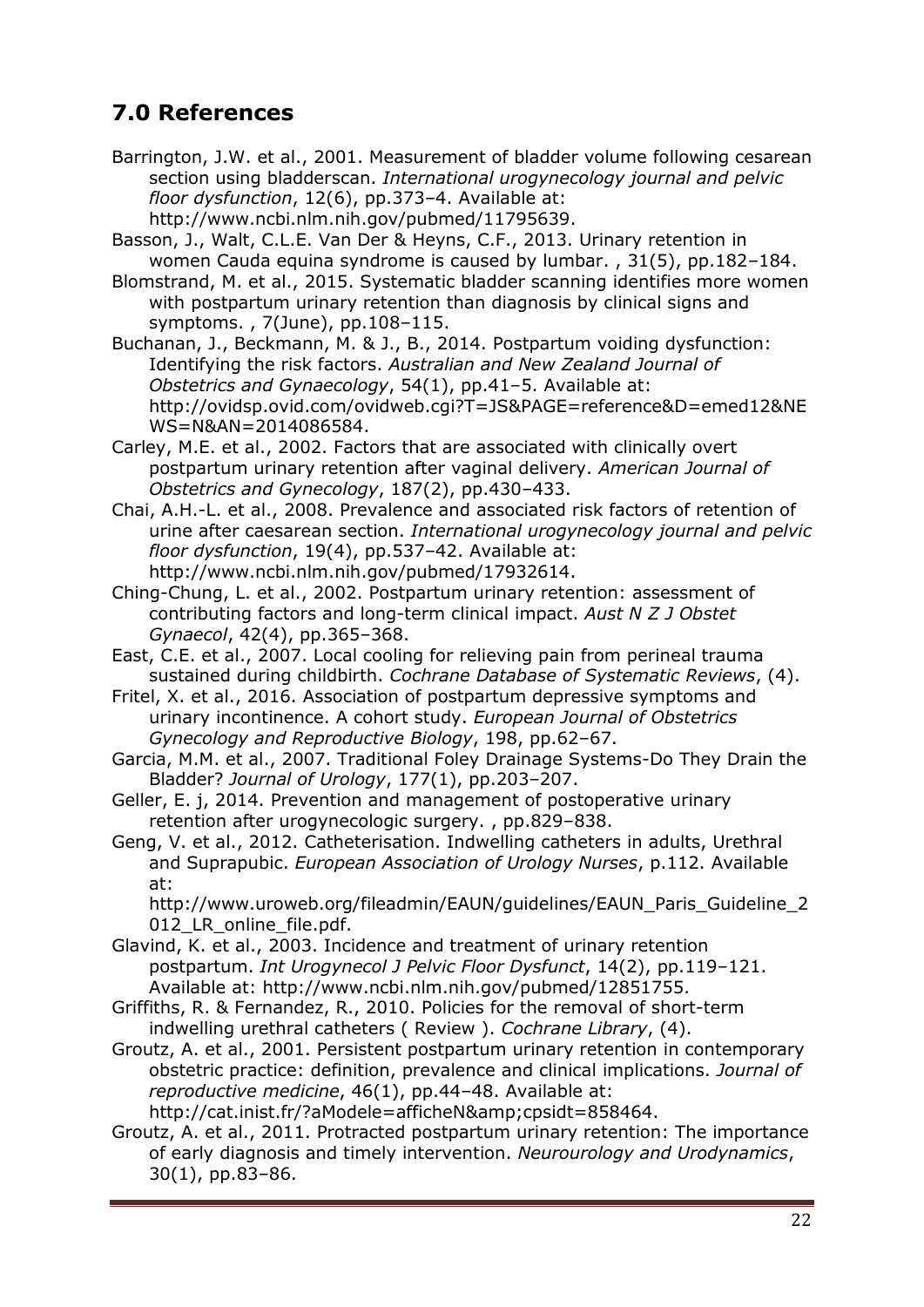Gursoy, A.Y. et al., 2015. Prolonged postpartum urinary retention : A case report and review of the literature. , 21(2), pp.48–49.

Gyampoh, B. et al., 2004. Intrapartum ultrasound estimation of total bladder volume. *BJOG: An International Journal of Obstetrics and Gynaecology*, 111(2), pp.103–108.

Hakvoort, R.A. et al., 2011. Comparing clean intermittent catheterisation and transurethral indwelling catheterisation for incomplete voiding after vaginal prolapse surgery: A multicentre randomised trial. *BJOG: An International Journal of Obstetrics and Gynaecology*, 118(9), pp.1055–1060.

Haylen, B.T. & Lee, J., 2008. The accuracy of post-void residual measurement in women. *International Urogynecology Journal and Pelvic Floor Dysfunction*, 19(5), pp.603–606.

Health Protection Surveillance centre, 2011. *Guidelines for the Prevention of Catheter- associated Urinary Tract Infection Guidelines for the Prevention of Catheter- associated Urinary Tract Infection*,

Ismail, S.I.M.F. & Emery, S.J., 2008. The prevalence of silent postpartum retention of urine in a heterogeneous cohort. *Journal of obstetrics and gynaecology : the journal of the Institute of Obstetrics and Gynaecology*, 28(5), pp.504–7. Available at:

http://www.ncbi.nlm.nih.gov/pubmed/18850424.

Kalsi, J. et al., 2003. Hospital-acquired urinary tract infection. *International journal of clinical practice*, 57(5), pp.388–391.

Kearney, R. & Cutner, A., 2008. Review of postpartum voiding dysfunction. , pp.71–74. Available at:

http://onlinelibrary.wiley.com/doi/10.1576/toag.10.2.071.27393/epdf.

Lamb, K. & Sanders, R., 2016. Bladder care in the context of motherhood: Ensuring holistic midwifery practice. *British Journal of Midwifery*, 24(6), pp.415–421. Available at:

http://www.magonlinelibrary.com/doi/10.12968/bjom.2016.24.6.415.

Liang, C.-C. et al., 2015. Voiding dysfunction in women following cesarean delivery. *Taiwanese journal of obstetrics & gynecology*, 54(6), pp.678–81. Available at: http://www.ncbi.nlm.nih.gov/pubmed/26700984.

Liang, C.C. et al., 2007. Postpartum urinary retention after cesarean delivery. *International Journal of Gynecology and Obstetrics*, 99(3), pp.229–232.

Lim, J.L., 2010. Post-partum voiding dysfunction and urinary retention. *Australian and New Zealand Journal of Obstetrics and Gynaecology*, 50(6), pp.502–505.

Lukasse, M., Cederkvist, H.R. & Rosseland, L.A., 2007. Reliability of an automatic ultrasound system for detecting postpartum urinary retention after vaginal birth. *Acta obstetricia et gynecologica Scandinavica*, 86(May), pp.1251–5. Available at: http://www.ncbi.nlm.nih.gov/pubmed/17851812.

MacKensie R, 2002. Improving continence service standards within midwifery. *British journal of nursing (Mark Allen Publishing)*, 11(18), pp.1205-1206- 1211. Available at:

http://www.embase.com/search/results?subaction=viewrecord&from=expor t&id=L35497645%5Cnhttp://sfxhosted.exlibrisgroup.com/dal?sid=EMBASE& issn=09660461&id=doi:&atitle=Improving+continence+service+standards+ within+midwifery.&stitle=Br+J+Nurs&title=British+jour.

Mulder, F.E. et al., 2012. Risk factors for postpartum urinary retention: a systematic review and meta-analysis. *BJOG*, 119(12), pp.1440–1446. Available at: http://www.ncbi.nlm.nih.gov/pubmed/22900796.

Mulder, F.E.M. et al., 2016. Delivery-related risk factors for covert postpartum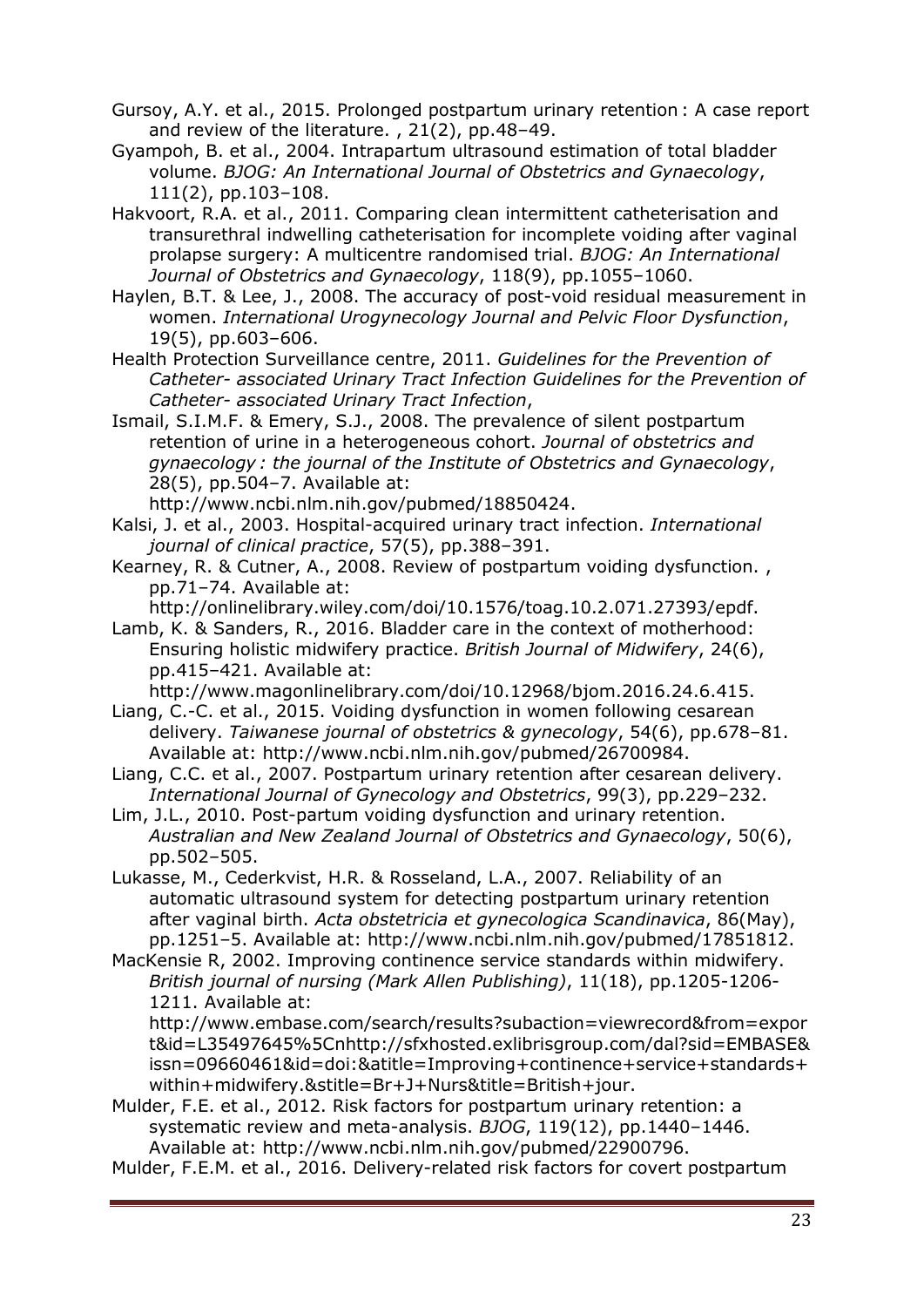urinary retention after vaginal delivery. *International Urogynecology Journal*, 27(1), pp.55–60. Available at: http://link.springer.com/10.1007/s00192- 015-2768-8.

- Musselwhite, K.L. et al., 2007. Use of epidural anesthesia and the risk of acute postpartum urinary retention. *American Journal of Obstetrics and Gynecology*, 196(5).
- National Institute for Health and Care Excellence, 2011. Caesarean section. *Cg 132*, (November 2011), p.London: National Institute for Health and Care Exc.
- National Institute for Health and Clinical Excellence (NICE), 2015. Health problems in women and babies in postnatal care - NICE Pathways. Available at: http://pathways.nice.org.uk/pathways/postnatalcare#path=view%3A/pathways/postnatal-care/health-problems-in-women-
- and-babies-in-postnatal-care.xml&content=view-index. Nusee, Z. et al., 2014. Is portable three-dimensional ultrasound a valid technique for measurement of postpartum urinary bladder volume? *Taiwanese Journal of Obstetrics and Gynecology*, 53(1), pp.12–16. Available at: http://dx.doi.org/10.1016/j.tjog.2013.01.028.
- Pallis, L.M. & Wilson, M., 2003. Ultrasound assessment of bladder volume: Is it valid after delivery? *Australian and New Zealand Journal of Obstetrics and Gynaecology*, 43(6), pp.453–456.
- Panel, E. & Nda, A., 2010. Scientific Opinion on Dietary Reference Values for water 1. , 8(3), pp.1–48.
- Pifarotti, P. et al., 2014. Acute post-partum urinary retention: Analysis of risk factors, a case-control study. *Archives of Gynecology and Obstetrics*, 289(6), pp.1249–1253.
- RCOG, 2002. Incontinence in Women study group statement. , (Grade C).
- RCOG, 2011. Operative Vaginal Delivery.
- Rizvi, R.M., Khan, Z.S. & Khan, Z., 2005. Diagnosis and management of postpartum urinary retention. *International Journal of Gynecology and Obstetrics*, 91(1), pp.71–72.
- Saultz, J.W., Toffler, W.L. & Shackles, J.Y., 1991. Postpartum urinary retention. *The Journal of the American Board of Family Practice / American Board of Family Practice*, 4(5), pp.341–344. Available at: http://www.scopus.com/inward/record.url?eid=2-s2.0- 0026216860&partnerID=40&md5=63f572a353724046d1fa053ceb40c4bd.
- Stanley, A.Y. & Conner, B.T., 2014. Implementing a Clinical Practice Guideline to Manage Postpartum Urinary Retention. *Journal of nursing care quality*. Available at: http://www.ncbi.nlm.nih.gov/pubmed/25166910.
- Weiniger, C.F. et al., 2006. Post-void residual volume in labor: A prospective study comparing parturients with and without epidural analgesia. *Acta Anaesthesiologica Scandinavica*, 50(10), pp.1297–1303.
- Yip, S.-K. et al., 2004. Postpartum urinary retention. , 83(8).
- Yip, S.K. et al., 2002. Four-year follow-up of women who were diagnosed to have postpartum urinary retention. *American Journal of Obstetrics and Gynecology*, 187(3), pp.648–652.
- Yip, S.K. et al., 2004. Postpartum urinary retention. *Acta Obstetricia et Gynecologica Scandinavica*, 83(10), pp.881–891.
- Yip, S.K. et al., 1997. Urinary retention in the post-partum period. The relationship between obstetric factors and the post-partum post-void residual bladder volume. *Acta obstetricia et gynecologica Scandinavica*, 76(7), pp.667–72. Available at: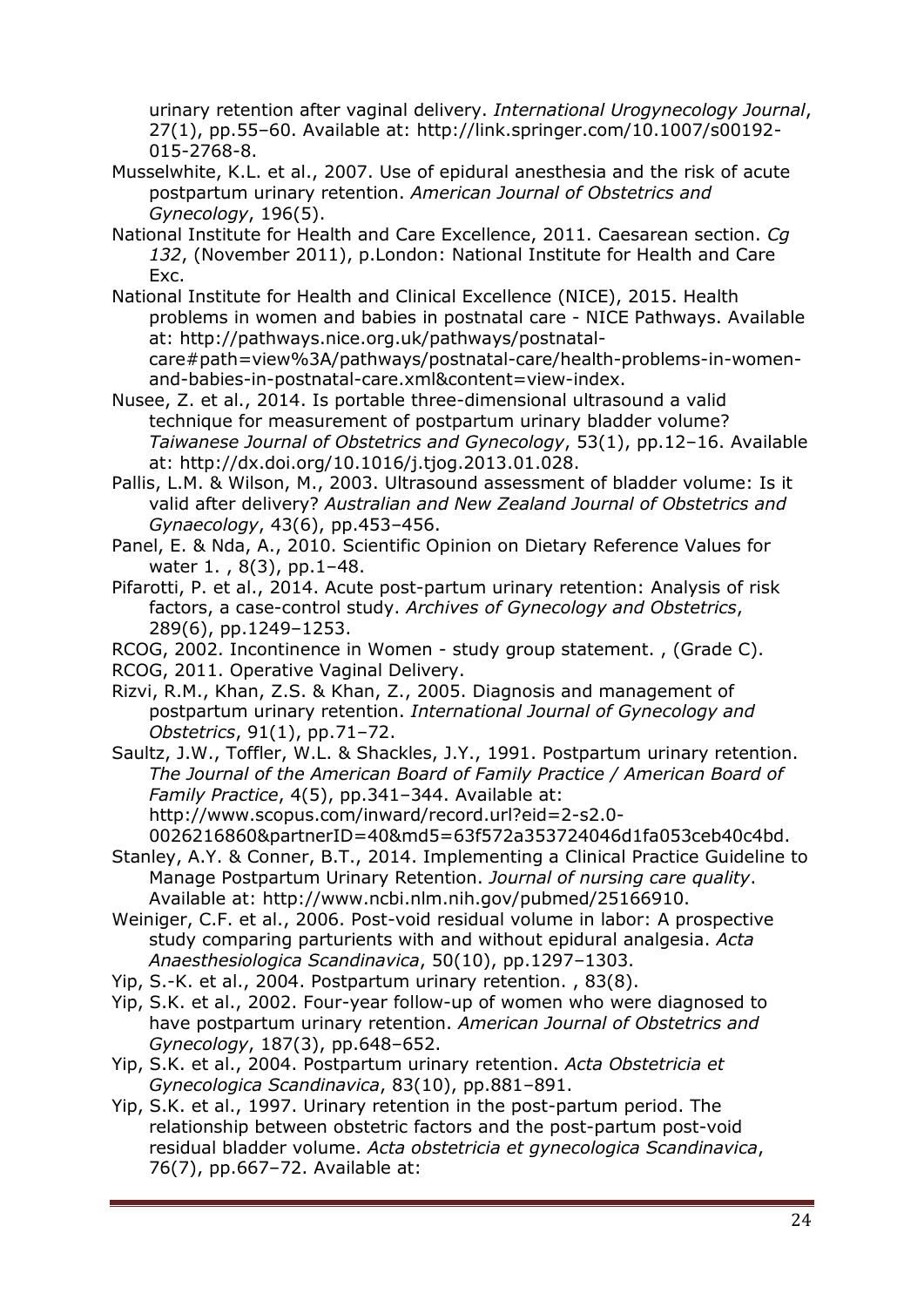http://www.ncbi.nlm.nih.gov/pubmed/9292642.

Zaki, M.M., Pandit, M. & Jackson, S., 2004. National survey for intrapartum and postpartum bladder care: Assessing the need for guidelines. *BJOG: An International Journal of Obstetrics and Gynaecology*, 111(8), pp.874–876.

## **8. Implementation Strategy**

- Distribution of guideline to all members of the Institute and to all maternity units.
- Distribution to the Director of the Acute Hospitals for dissemination through line management in all acute hospitals.
- Implementation through HSE Obstetrics and Gynaecology programme local implementation boards.
- Distribution to other interested parties and professional bodies.

# **9.Qualifying Statement**

These guidelines have been prepared to promote and facilitate standardisation and consistency of practice, using a multidisciplinary approach. Clinical material offered in this guideline does not replace or remove clinical judgement or the professional care and duty necessary for each pregnant woman. Clinical care carried out in accordance with this guideline should be provided within the context of locally available resources and expertise.

This Guideline does not address all elements of standard practice and assumes that individual clinicians are responsible for:

- Discussing care with women in an environment that is appropriate and which enables respectful confidential discussion.
- Advising women of their choices and ensure informed consent is obtained.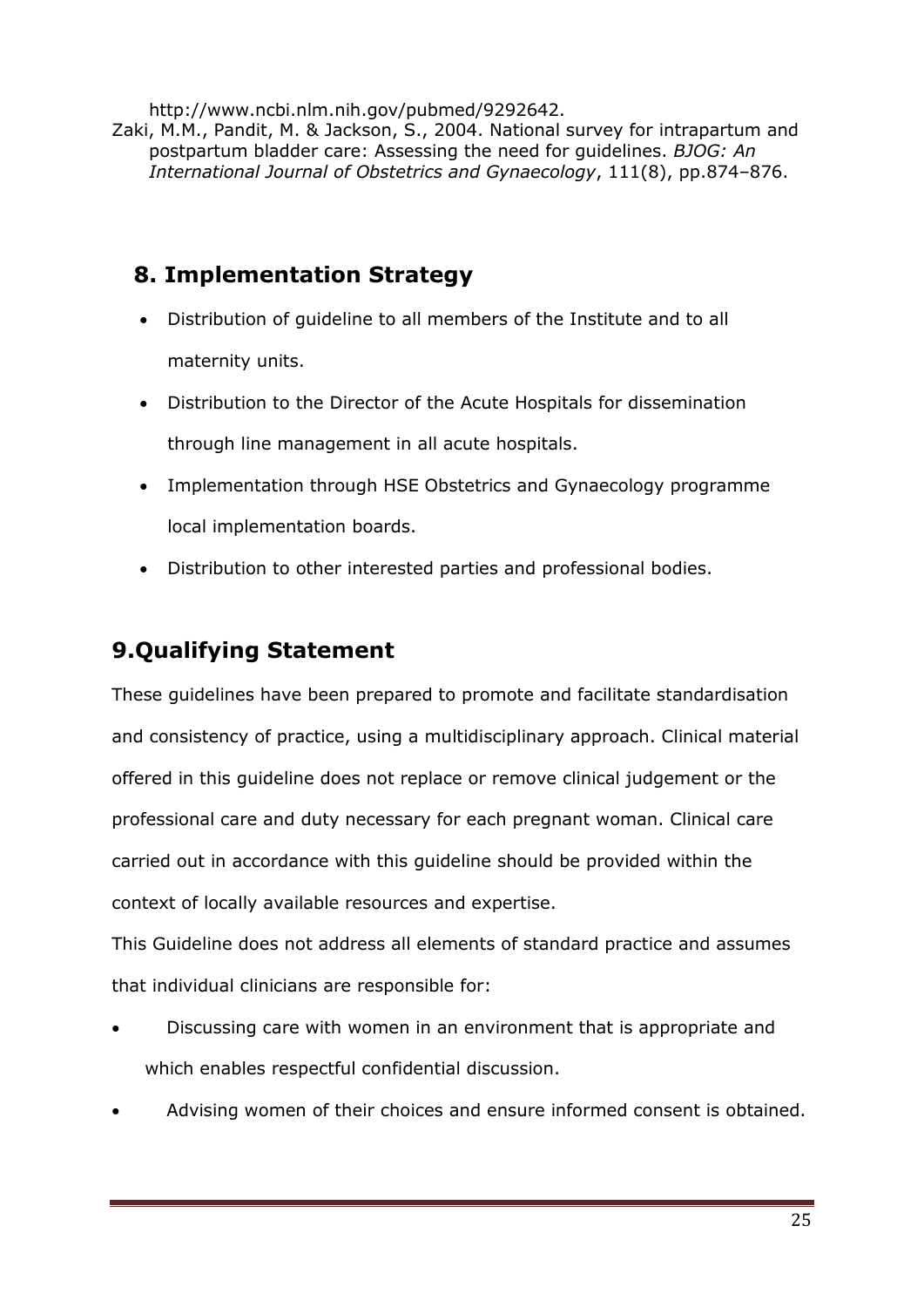- Meeting all legislative requirements and maintaining standards of professional conduct.
- Applying standard precautions and additional precautions, as necessary, when delivering care.
- Documenting all care in accordance with local and mandatory requirements.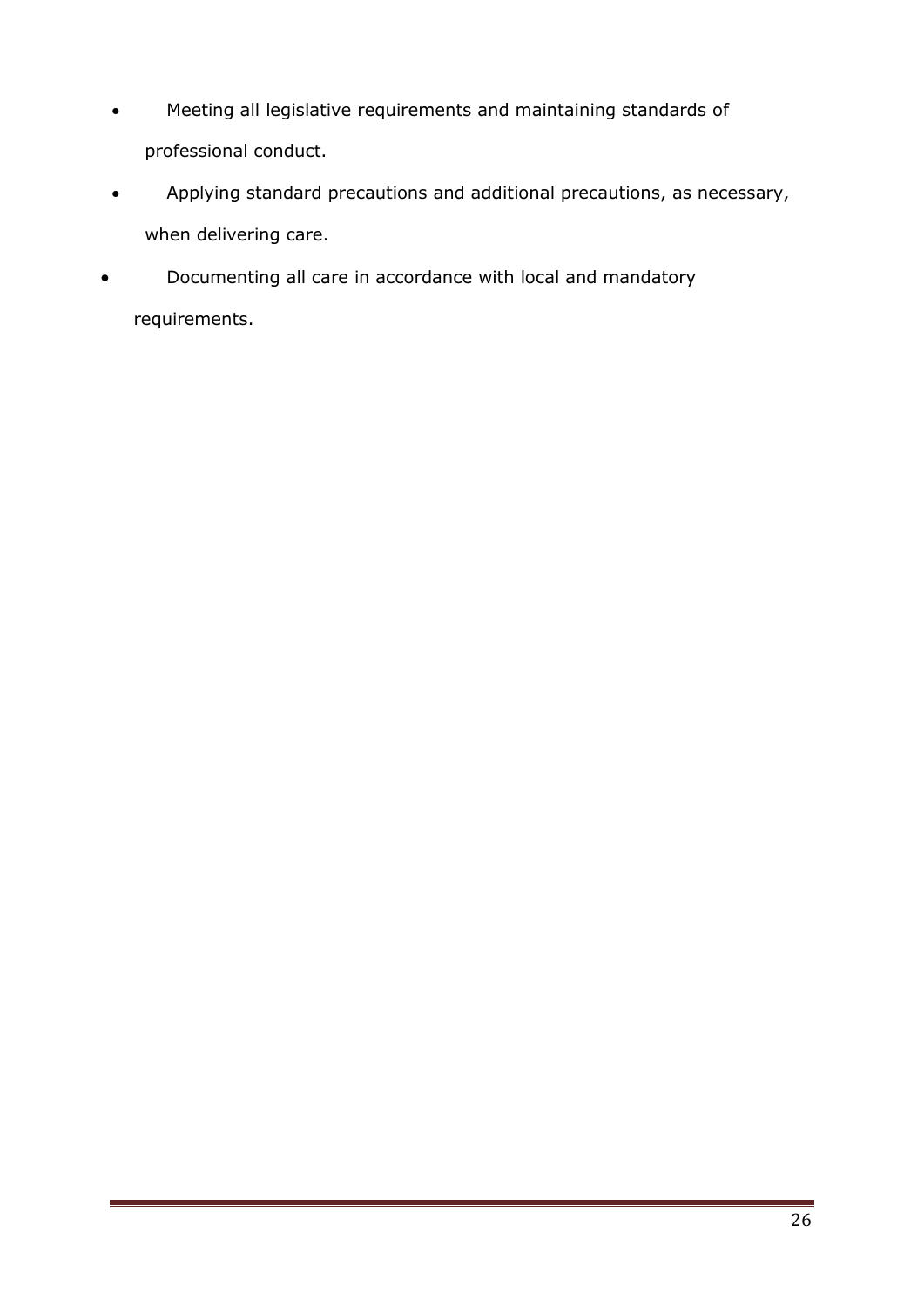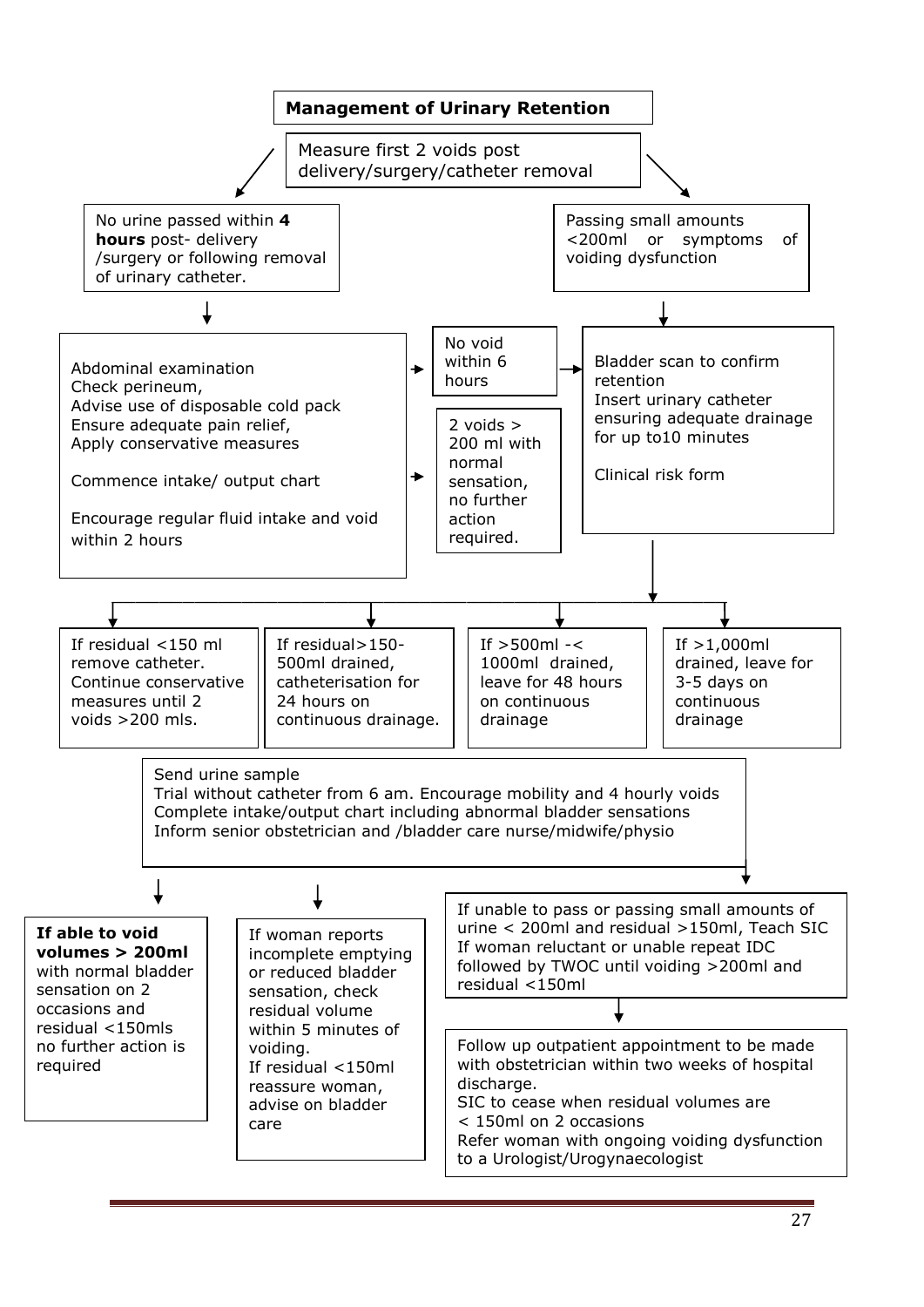## **Appendix 1. Difficulty Emptying Your Bladder**

If you have difficulty emptying your bladder or have no *urge* to pass urine, this means you are not fully emptying your bladder. If the bladder is not completely emptied then the urine that is left behind can build up over time, this is known as **Urinary Retention**.

What urinary retention might feel like?

- Bladder pain or discomfort
- No *urge* to empty the bladder
- Difficulty passing urine
- A sense of not fully emptying
- A slow or a start/stop stream of urine
- A need to strain to pass urine
- Leakage from an overly full bladder

#### **How much you should drink?**

You need to be drinking to thirst, around two litres of fluid each day. (2,700mls if you are breastfeeding). Your drinks should be spread out over the day so you don't suddenly overload the bladder. Not drinking enough fluid can irritate the bladder and make symptoms worse. It is best to drink water or herbal teas and reduce the amount of tea, green tea, coffee and fizzy drinks as the caffeine in them can irritate your bladder.

#### **How to empty the bladder fully**

It is normal to empty your bladder approximately every three hours during the day. The best position to sit on the toilet seat and do not hover above it.

- Use a foot stool or raise your heels so that your knees are higher than your hips.
- Lean forward, with your feet apart and your elbows on your knees.
- Allow your tummy to relax and do some gentle deep breaths to help the pelvic floor relax.



- Allow yourself time, do not rush or STRAIN to empty the bladder.
- Using this position can make it easier to empty the bowels.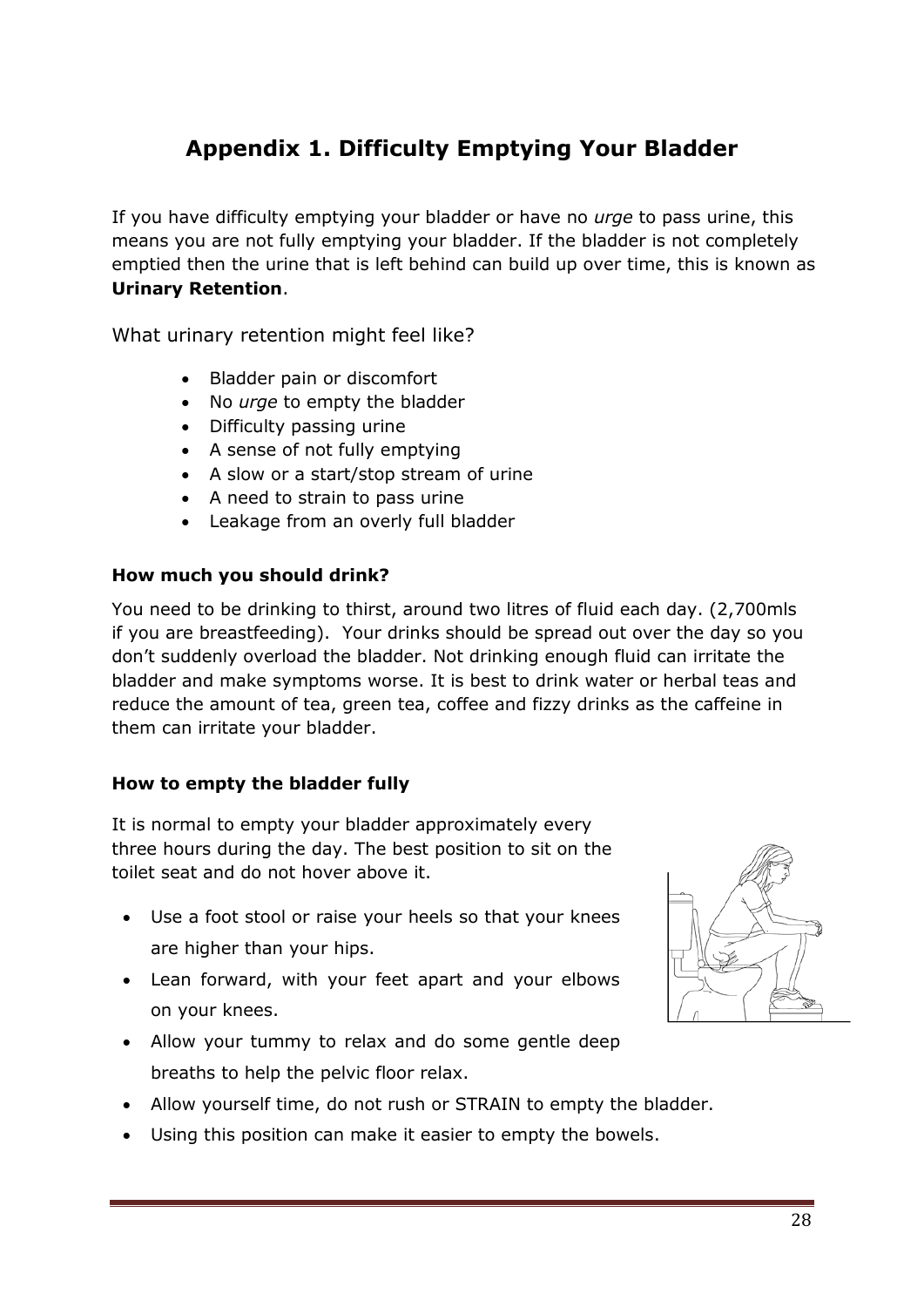#### **Double bladder emptying**

If you feel your bladder has not completely emptied fully, rock your pelvis backwards and forwards on the toilet seat and try again.

If not successful, stand up, rock your pelvis backwards and forwards then sit down and try again.

#### **Hints to help empty your bladder**

- Urinate in a warm shower or bath
- Running water in the background can help you to empty your bladder
- Place your hand in cold water as you empty your bladder
- Firmly tap over your bladder with your fingers
- Whistling gently to put some pressure on the bladder can help
- Ask your midwife or doctor for pain medication if pain is stopping you from emptying your bladder

#### **Your Pelvic floor muscle exercises**

Your pelvic floor muscles are important for healthy bladder function.

The Physiotherapist will teach you and advise you how and when to start your pelvic floor muscle exercises.

#### **Reducing swelling and pain**

Doing your pelvic floor exercises lying down and very gently can help with healing, reducing pain and swelling.

Try to rest lying down as much as possible to reduce the effect of gravity on any swelling in your pelvic floor.

You can use disposable cool packs over your underwear to help reduce pain and swelling.

A pad held firmly against your pelvic floor by supportive underwear can also help.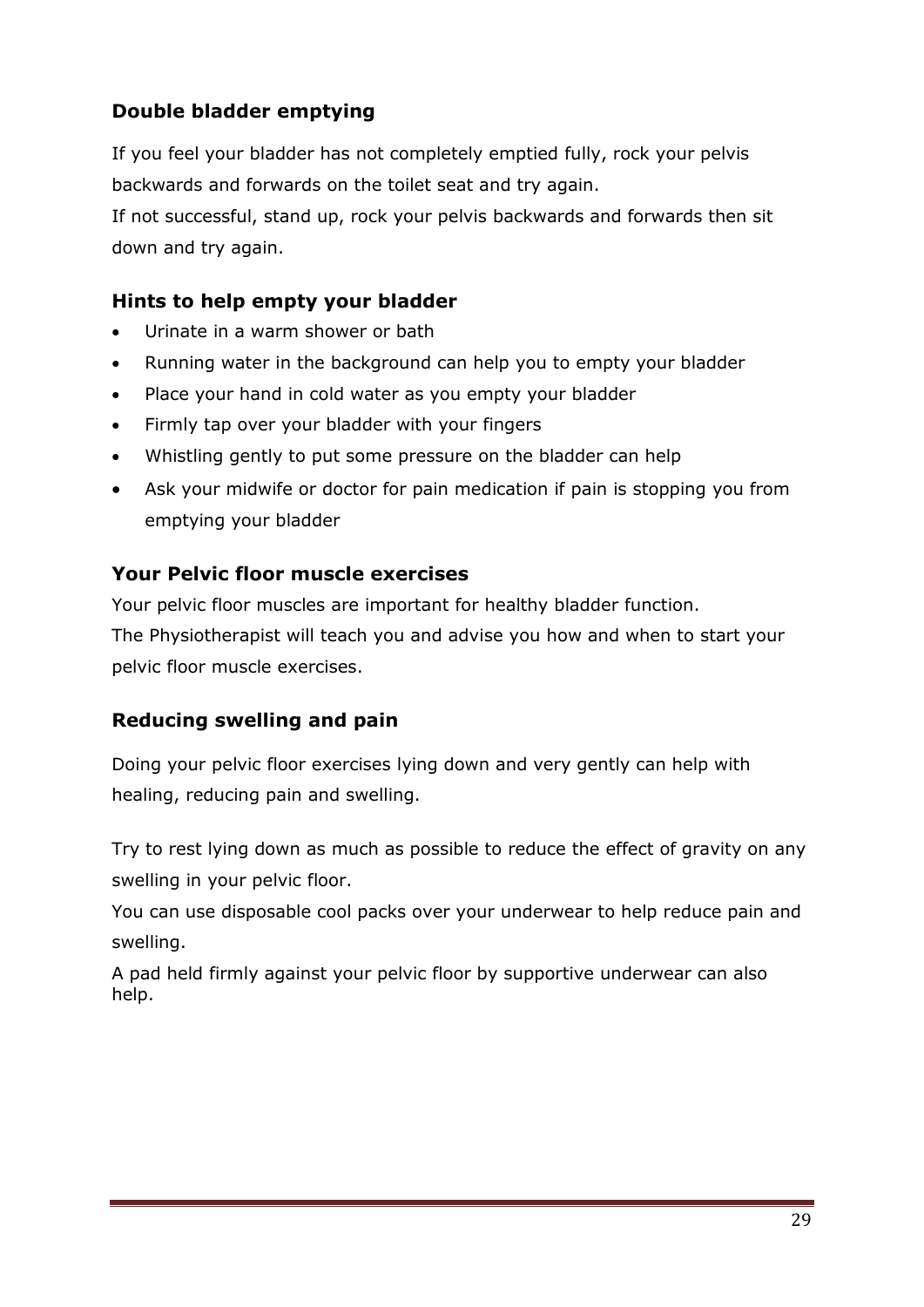#### **Appendix 2. Trial Without Catheter (TWOC)**

#### **What is a trial without catheter?**

A trail without catheter is the removal of the urinary catheter (the tube inserted into your bladder to drain urine). Removing the catheter is the only way to find out if you can pass urine normally. This procedure is carried out on the ward where you were an in-patient.

You are usually in hospital for the day, if you have recently had a baby you are welcome to bring baby with you. Please remember to bring a change of clothes and nappies for the baby.

#### **What are the benefits of this procedure?**

The benefits of this procedure are to hopefully enable you to pass urine and empty your bladder on your own, without needing a catheter.

#### **What are the risks of this procedure?**

The risk is that you will need to have another catheter put in if you are unable to empty your bladder spontaneously.

#### **What should I expect on the day of the procedure?**

You should come to the ward at the appointed time and a staff member will remove the catheter. You will be asked to drink fluids once the catheter is removed and to record the amount taken. We provide chilled water, tea and coffee, and meals during the day. You can remain in your own clothes for this procedure or change into night clothes if you feel more comfortable.

Within four hours of having the catheter removed the staff will check with you if you are feeling an urge to pass urine, you will be given a container to use in the toilet to collect any urine you pass, this must be measured.

The nurse/midwife will then perform a bladder scan to see if you are managing to empty your bladder completely. On completion of this first scan you will also get a catheter passed into your bladder to drain and measure the urine left in your bladder and this is compared to the amount measured by the bladder scan for accuracy.

If you feel you have emptied your bladder completely and the amount of urine drained by the catheter is less than 150mls you will be allowed home with advice on bladder care.

#### **What happens if I cannot pass urine?**

If you have no sensation to pass urine; or unable to pass urine, at 4hours the nurse/midwife will perform a bladder scan. If the amount of urine in your bladder is greater than 400mls she will re-insert a urinary catheter to drain and measure the urine. If less than 400mls is measured with the bladder scan you will be encouraged to continue drinking fluids and pass urine within 6 hours. If